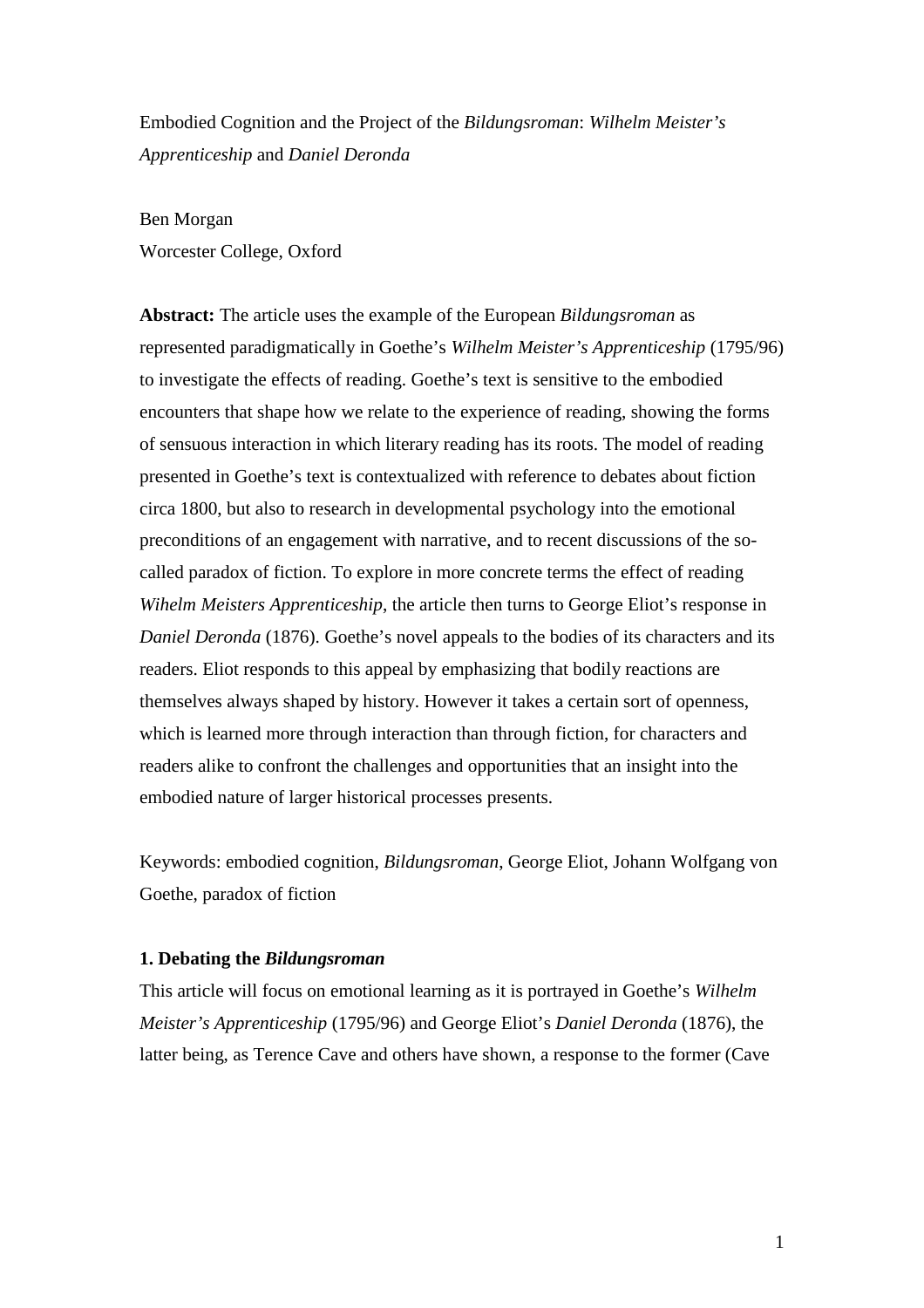$2011$  $2011$  $2011$ ).<sup>1</sup> I will be asking what these fictional educations do to, for or with readers. In other words, I'll be addressing the question, "What do novels do?"

Suzanne Keen's *Empathy and the Novel* has established the benchmark for critical investigation of the moral and emotional effects of reading novels, broadening the focus beyond the literary canon to include popular fiction, and searching for ways of assessing and engaging with the responses of readers themselves (Keen 2007). For if narrative can function as a "moral laboratory," it is not clear, as Emy Koopman's and Frank Hakemulder's careful review article has shown, whether the effects are produced by the specifically literary aspects of the texts, or by the mere fact of their being stories, high-brow or low-brow, fiction or non-fiction (Koopman and Hakemulder 2015). Moreover, is it the texts themselves, or the discussions and reflections they prompt after reading, that are most transformative for readers (Caracciolo and Van Duuren 2015)? When Keen returns to the subject in a recent essay, she, like Caracciolo and van Duuren, draws attention to processes of reception and the context in which people encounter texts. Whatever potential they contain, "Novels can't be left to do that work on their own" (Keen 2014: 24). "We should not forget the important contribution made by people themselves, around shared fictionreading, as a vital component of the transaction from author to text to reader"(Keen 2014: 24). Keen concludes: "It does not debunk the power of the book or disregard reading to remember the impact of living human beings on one another" (Keen 2014: 31). Reading is something we do together with others, even when we do it on our own.

If we want to understand the processes and practices of literary reading, the *Bildungsroman* offers a productive point of focus since the genre has from the start had ambitions for its audience. The nineteenth-century critic Karl Morgenstern, who first coined the term *Bildungsroman*, made this explicit in his definition of the genre: "We may call a novel a *Bildungsroman* first and foremost on account of its content, because it represents the development of the hero in its beginning and progress to a

<span id="page-1-0"></span>i<br>I I am grateful to Peter Garratt, Sowon Park, Naomi Rokotnitz and Ellen Spolsky for their comments on earlier drafts.

<sup>&</sup>lt;sup>1</sup> References to the two novels will be given parenthetically in the text. For Goethe's novel, the reference will give book and chapter number, followed by page numbers to the German text and the Princeton University Press translation. For Eliot's novel, the reference will give book and chapter number, followed by a page numbers in Terence Cave's Penguin edition. Full details for all editions are given in the bibliography.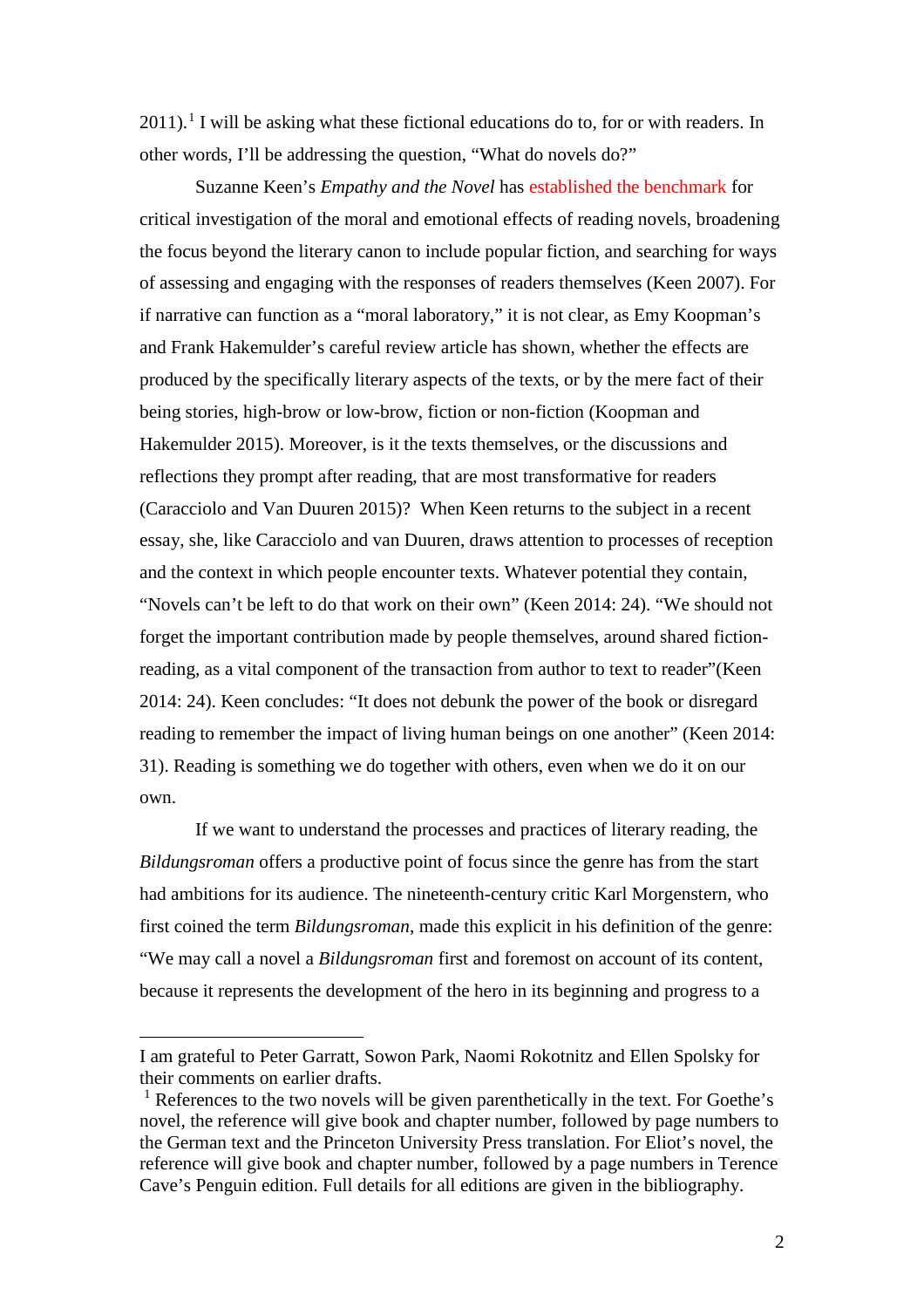certain stage of completion, but also, second, because this depiction promotes the development of the reader to a greater extent than any other kind of novel" (Morgenstern 2009: 654-55). A number of late twentieth-, and early twenty-firstcentury critics have noted Morgenstern's definition, and the genre's special attention to the reader (Swales 1978: 12; Moretti 2000: 253; Boes 2012: 5). Indeed, in Boes's recent discussion, the effect of a *Bildungsroman* is said to be "performative": like a promise or a marriage ceremony, texts of this genre produce the state of affairs they aspire to, and invite readers to participate in the transformation (Boes 2012: 34). But if these critics share Morgenstern's avowed concern with the reader, they also reproduce his silence about the details of readerly involvement. Morgenstern's lecture doesn't investigate further the effect on the reader to which he draws attention. Nevertheless, his argument gives an interesting, indirect clue as to how such an investigation might be oriented, when it is compared with a text on which Morgenstern drew extensively for his own reading of *Wilhelm Meister's Apprenticeship*: Christian Gottfried Körner's review of Goethe's novel*,* published in Schiller's aesthetic journal *Die Horen* in 1796. A brief comparison of these two texts will give us a first sense of where an analysis should focus that hopes to understand the educative potential of the *Bildungsroman*.

The bulk of Körner's review is a discussion of the book's different characters or types. But he finishes by saying there is a limit to how far criticism can uncover a novelist's intentions or the devices that a writer deploys to bring these to life. "[The writer] wants to reveal himself only through his effects. The common reader then cries out 'That can't be invented; a true story must lie behind this' – and the genuine friend of art is suffused by an electric shock [Nur durch seine Wirkungen will er sich verkündigen. Der gemeine Leser ruft aus: 'So etwas erfindet man nicht; hier muß eine wahre Geschichte zum Grunde liegen' – und den echten Kunstfreund durchdringt ein elektrischer Schlag]" (Gille 1979: 13-14, my translation). For Körner, an electric shock runs through skilled readers when they encounter what a less trained reader would treat as a true story, that is to say, when the truth of the fiction (whatever that might be) strikes them. Morgenstern ignores this aspect of Körner's review. Indeed, he seems to side with Körner's "common reader" insofar as he suggests that Goethe's autobiography *Truth and Poetry* shows which "threads" of the writer's life were woven into the novel: "the most lifelike, powerful, and instructive elements of the novel, and indeed of poetry in general, remain those that the poet has himself lived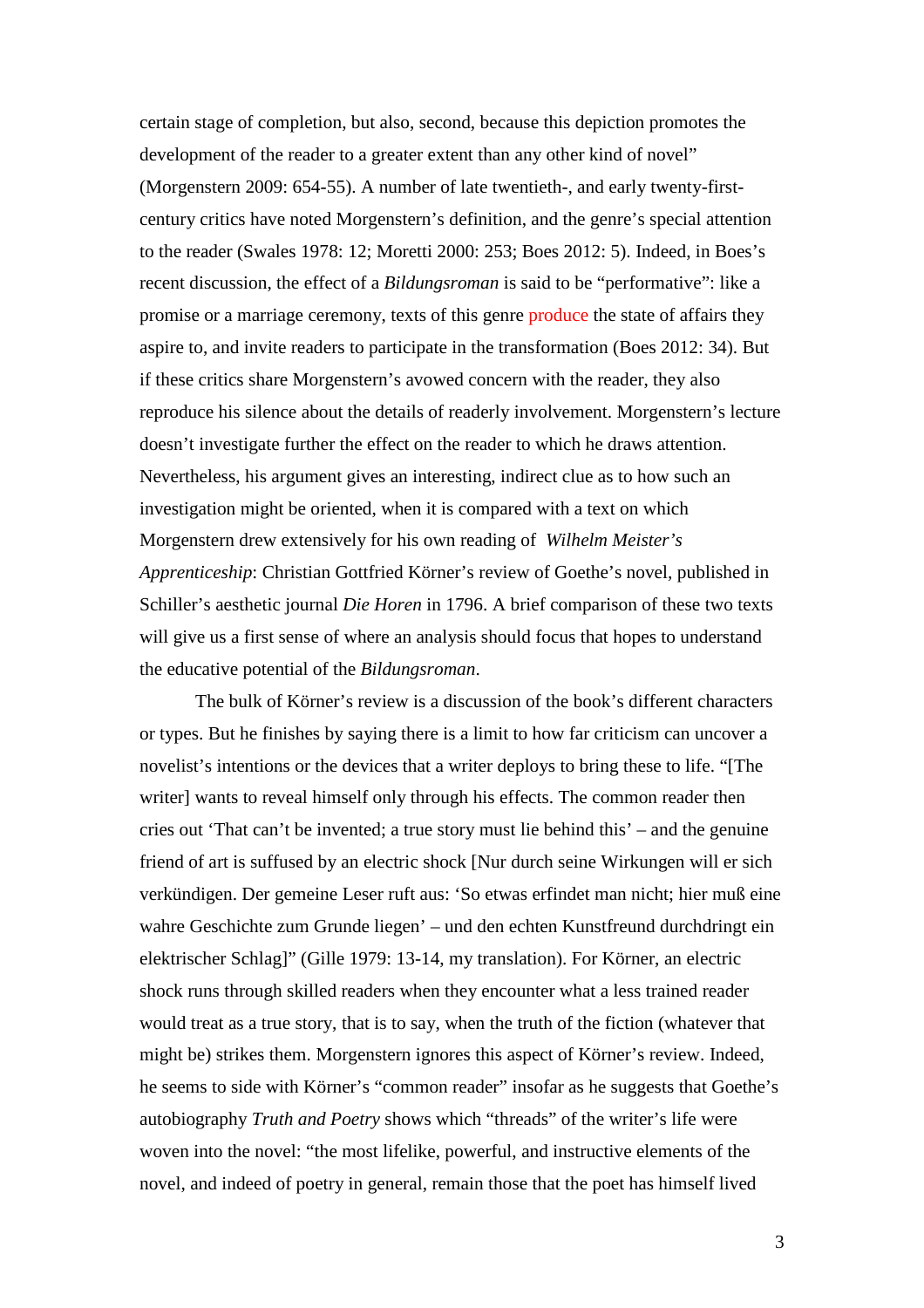and experienced, no matter to what constructs of fancy they may otherwise be tied" (Morgenstern 2009: 658). Two aspects of this difference of opinion are of particular interest for an attempt to understand the effect of a *Bildungsroman* on its readers. The first is Körner's assumption that it takes training to be the sort of reader who will feel the electric shock. The second is the issue on which the two critics agree. For Morgenstern as for Körner, the transformative effect of novels depends on the sense of reality that they convey. As we become skilled readers of the texts, we also come to connect them with the world beyond the fiction.

The early reception of *Wilhelm Meister's Apprenticeship* thus confirms the view that novels do things to their expert readers (the "electric shock"), but it also vindicates Keen's interest in the shared activities that underpin the effects of fiction: Körner's review took the form of a letter (as indeed did Morgenstern's own first assessment of Goethe's novel, published in 1796) (Gille 1979: 15-19); Morgenstern's definition of the *Bildungsroman* took the form of a lecture, and the printed text bears all the traces of the original oral address. What a *Bildungsroman* was or did was established by conversations and debates from the 1790s onwards, a circumstance that Goethe's novel itself foresaw insofar as much of the text is taken up with conversations and disagreements about different forms of art from puppet theatre and circus acts to performances of *Hamlet* and the genre of the novel.

If Keen's approach reminds us of the importance of the developing discursive context of novel reading, the original debates around the *Bildungsroman* raise a question that Keen's argument doesn't directly address: how do we become the experienced readers who can feel the "electric shock" of a text's connection to the world beyond the fiction? The work of Maria Nikolajeva has drawn attention to the processes by which novice readers learn to engage more expertly with fictional worlds, in part by the very process of reading itself, especially books aimed at readers who don't yet have the cognitive, emotional and literary skills of an adult (Nikolajeva 2014: 19). The recognition that reading is a skill that has to be developed if readers are to be touched is a useful addition to a cognitive literary criticism since it reminds us of an insight that has long been part of neuroscientific debates on empathy. One possible explanation of the powerful effect of fiction is that it mobilizes our visceral reactions, causing us to resonate with the experience of the fictional characters we read about (Oatley 2011: 113). I will return later to some of the debates prompted by our immersive involvement with fiction. At this point, I want first to note how studies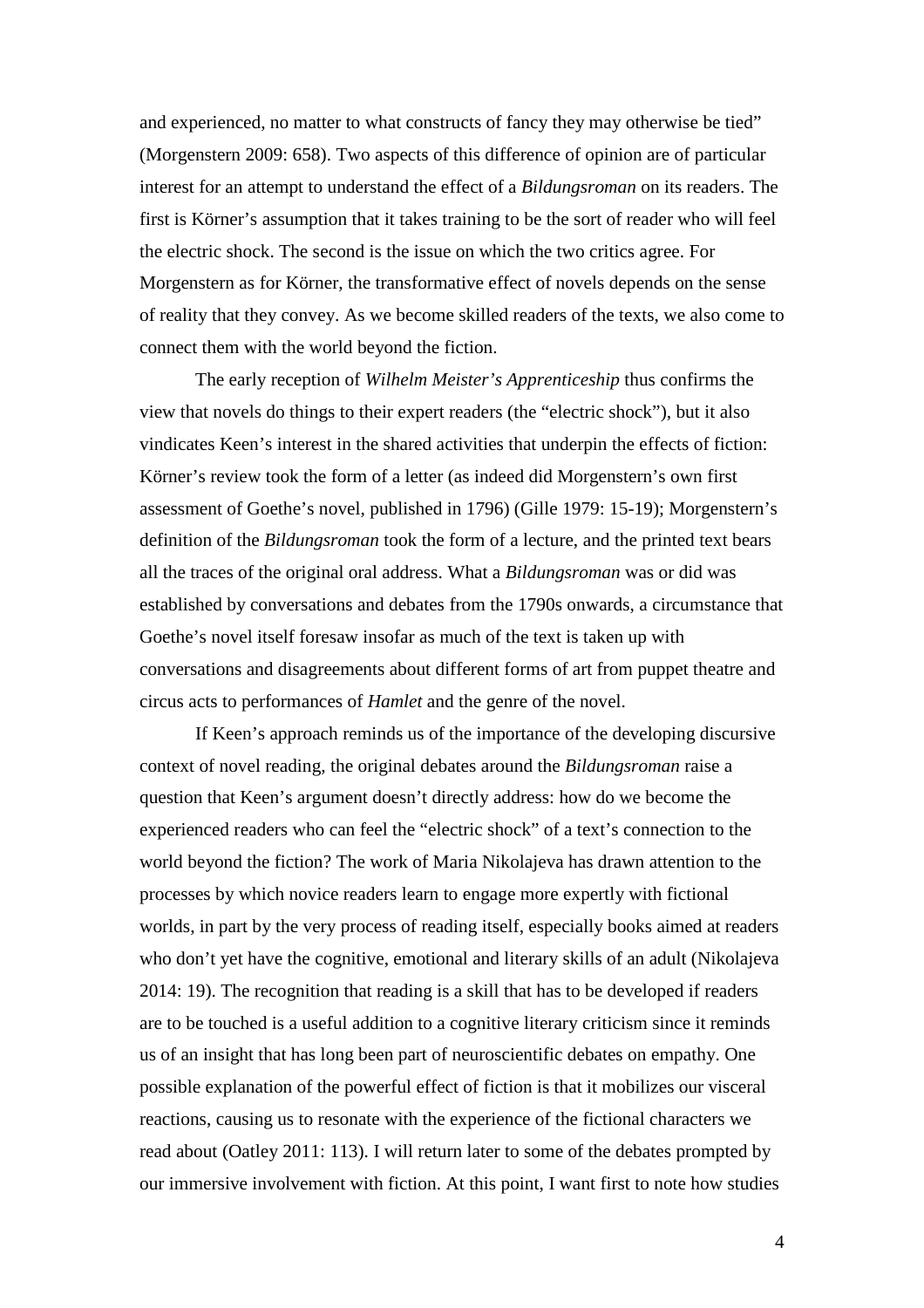suggest that affective mirroring is at some level a learned behavior. Whatever the shared somatic underpinnings of empathy or of the reading experience, sensorimotor resonance becomes meaningful only in a social context (de Vignemont and Singer 2006). We learn to be immersively engaged, just as we learn to be a "friend of art" rather than just a common reader.

A reading of Goethe's novel can add a further aspect to the debate, since the text raises the question of whether being an expert reader is enough, prefiguring a question that Joseph Appleyard asks in his investigation of the process of *Becoming a Reader*: the question as to "the kind of readers we will be and the uses to which we will put our reading" (Appleyard 1991: 19). In this article, I will be following up Goethe's interrogation of the uses and limits of reading, and investigating how his novel reflects on, promotes and inhibits our bodily engagement with texts. To start answering the question of how a reader might be transformed by this somatic address, I turn in the second half of the argument to an analysis of one historical example of an engagement with Goethe's text: Eliot's *Daniel Deronda*. Eliot's novel situates the sympathetically resonating body of character and reader alike in the wider historical context that shapes and constrains their resonance, while showing at the same time the vulnerability, limitations and fallibility of their sympathy.

## **2. Reading with Mignon**

A brief episode from *Wilhelm Meister's Apprenticeship* illustrates the medium and the scope of the book's educative project. The scene comes in the latter part of the novel, just before Wilhelm's official introduction to the Fellowship of the Tower, a quasimasonic group that, unbeknownst to him, has been guiding his development. Wilhelm returns to his theatre troupe having delivered a letter on behalf of the dead Aurelie (who had played Ophelia to his Hamlet), and finds Felix, the toddler whom Aurelie adopted, being read to by Mignon, the girl of unknown Italian origin whom Wilhelm freed, at a cost of 30 taler, from the abusive circus master for whom she had previously performed her tricks of dexterity. "Felix and Mignon were sitting on the floor […] holding a book. Mignon was reading aloud and Felix repeating the words after her as if he already knew his letters and could really read. [Felix und Mignon saßen (…) auf der Erde; beide hielten ein Buch, und indem Mignon laut las, sagte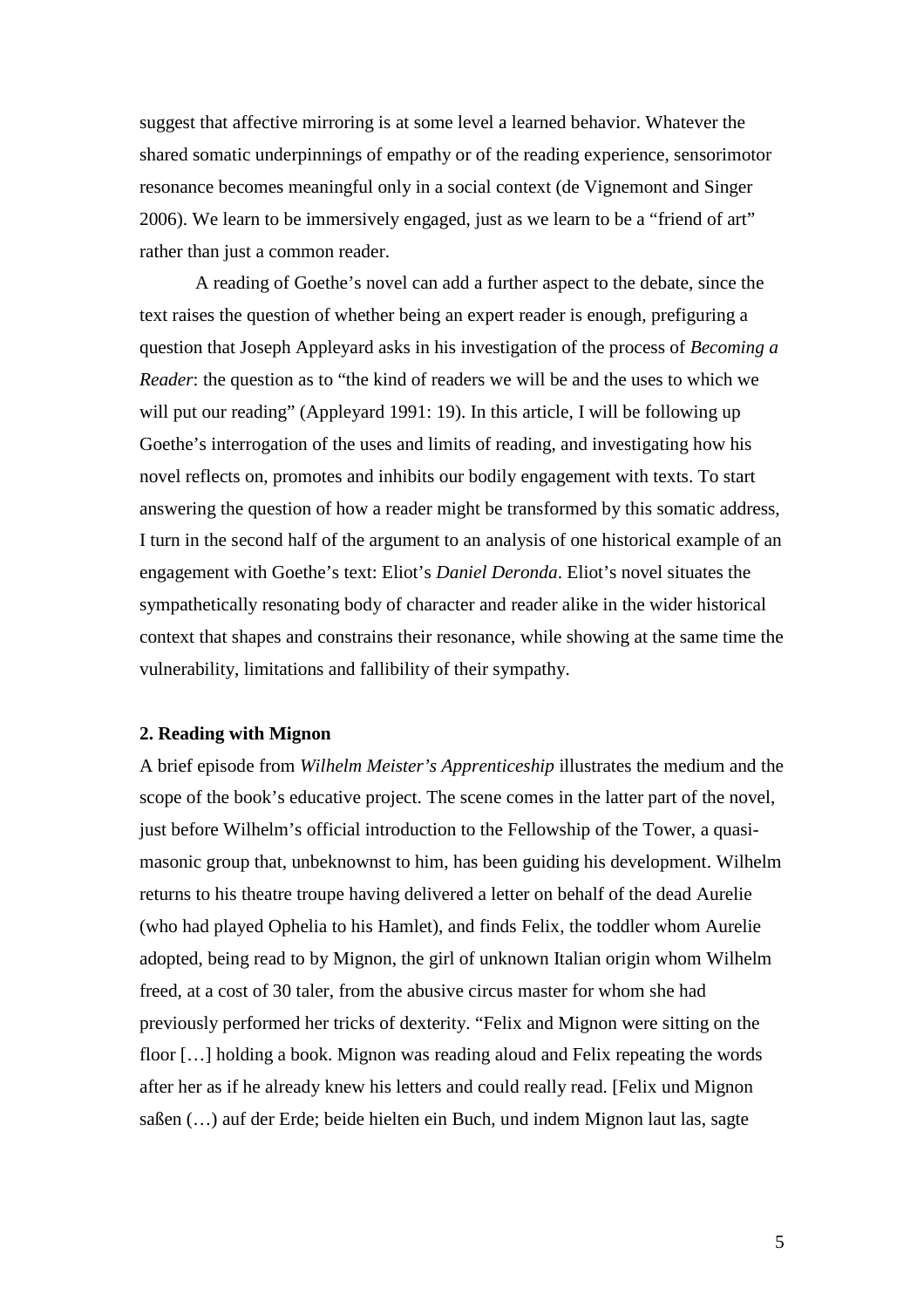Felix alle Worte nach, als wenn er die Buchstaben kennte, als wenn er auch zu lesen verstünde]" (VII:8, [2](#page-5-0)88/493).<sup>2</sup>

The scene reproduces a situation that Maryanne Wolf, of the Center for Reading and Language Research at Tufts University, suggests is essential to a child's introduction to reading: the physical contact involved in being read to by someone who loves us. "The association between hearing written language and feeling loved provides the best foundation for [emergent literacy]" (Wolf 2007: 83). Part of this process is learning about what Wolf terms "a repertoire of emotions." "Stories and books are a safe place for [a three-year-old] to begin to try these emotions on for herself, and are therefore a potentially powerful contributor to her development. At work here is a reciprocal relationship between emotional development and reading" (Wolf 2007: 85). Learning to read, for Wolf, is thus grounded in the experience of loving interaction, and at the same time is one of the practices through which children understand what it means to be emotionally responsive. Learning to read is thus not so much about acquiring a brain-skill as about participating with increasing competence in forms of social interaction. This is also what Wittgenstein suggests in his *Philosophical Investigations* when he wonders whether reading is better understood in terms of a hidden, inner process in the brain, or whether the important aspect isn't in fact the context and comportment that goes with it (Wittgenstein 2009: 67-75 [§§156- 72]). We will know if someone can read because of the way they behave. Moreover, as Wittgenstein reminds us, there isn't one thing called reading: reading is a family of related activities in related contexts (Wittgenstein 2009: 72 [§164]). For Wittgenstein, as for Wolf: reading is a set of shared activities before it is a moment of private recognition. And Wolf adds that it is through these shared activities that we learn how to participate more fully in the process of human attunement.

To understand how this approach can best inform a literary analysis of Goethe's text, we need to reflect for a moment on its methodological status. Wolf's argument makes intuitive sense, and repeats in an empirical idiom what the children's author and educationalist Leila Berg wrote as long ago as the 1970s regarding the emotional and physical environment from which an immersive engagement with books emerges. For Berg, "sensuousness, playfulness, physical intimacy,

<span id="page-5-0"></span> <sup>2</sup> References to Goethe's novel will be given parenthetically in the text, including the book and chapter number, followed by page numbers to the German text (Goethe 1982) and the Princeton University Press translation (Goethe 1989).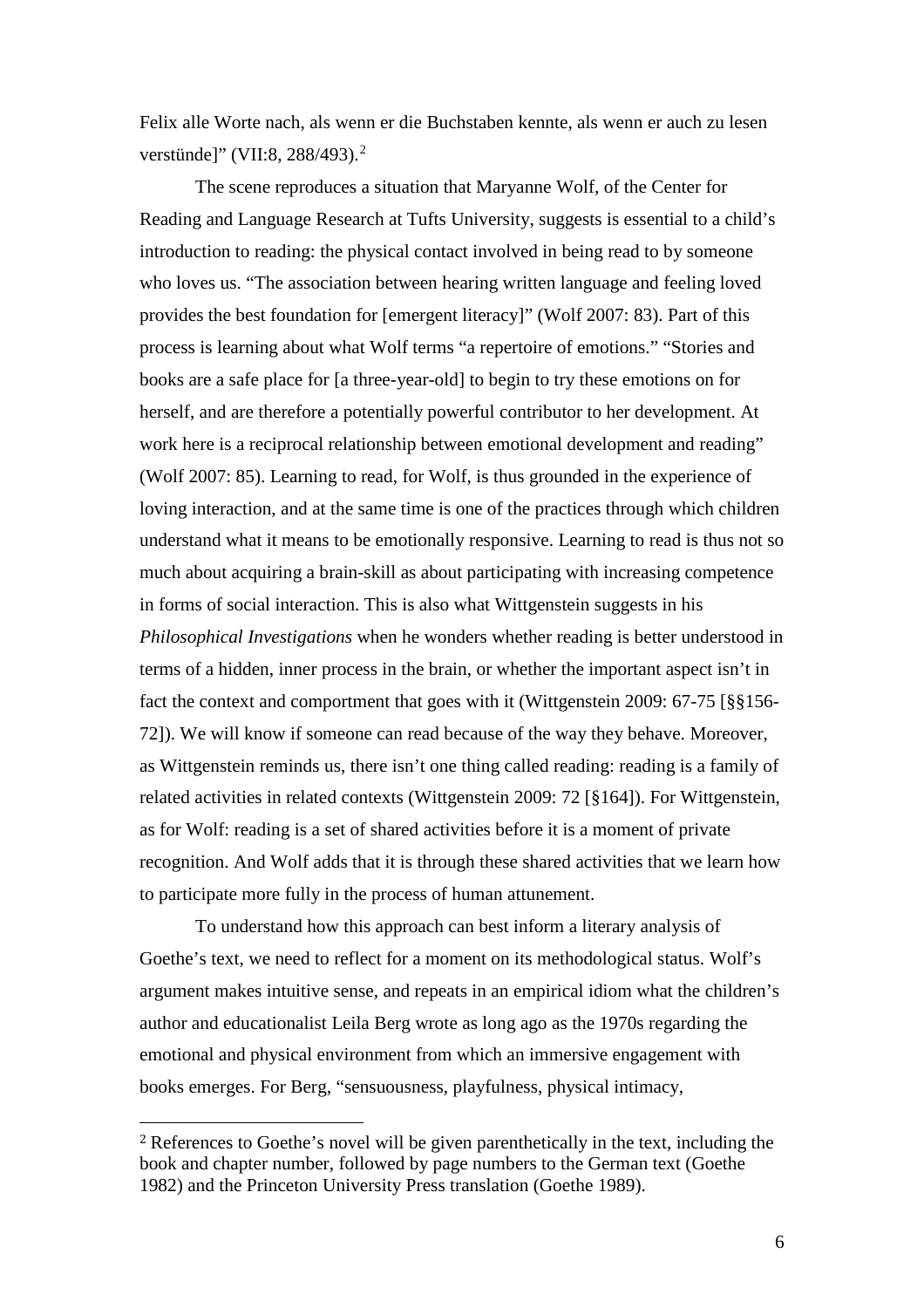protectiveness, personal identification" all scaffold and support the developing relation to fiction as they do also the developing relation to language (Berg 1977: 21- 22). Berg's account is based on her experience as a mother and grandmother and as an author of books for children, rather than on experiment and quantitative analysis. However, looking at the footnotes to Wolf's text (Wolf 2007: 255), it turns out that her claims about the role of a loving environment are not supported by empirical studies any more than Berg's. They are, rather, the anecdotal summary of her experiences working with children. Wittgenstein's analysis of reading is similarly based on introspection and observation. What, then, is the evidence for the idea that the preconditions of learning to read are the affective, bodily interactions between child and carer – the tickle games, for instance, that, for Berg, constitute a child's first experience of stories (Berg 1977: 4)?

An approach such as Wolf's in indebted to Lev Vygotsky and the experiments that he conducted in Soviet Russian in the early 1930s to show that a child's ability to think and solve problems develops by internalizing the conversations he or she has had collaborating with grown-ups (Vygotsky 2012). Following in Vygotsky's footsteps, there is much research to show how the child's developing understanding of other people is nurtured and supported by conversations with carers about what others think and feel (Slaughter 2015). Indeed, there are studies of the importance of such conversations specifically while a child is being read to (Rollo and Sulla 2016). Nevertheless, these investigations of mind-talk and other forms of interaction don't in themselves support the claim made by both Wolf and Berg that it is the attuned emotional quality of the interaction, rather than the subject matter, that makes the difference – for instance, Mignon and Felix holding the book together while Felix plays at reading. Indeed, one often-cited study suggests that speech trumps loving interaction, that a mother talking about mental states is a better predictor of a child's developing social understanding than a secure attachment between mother and child (Meins et al. 2002). Nevertheless, a more recent longitudinal study has demonstrated the importance of "high emotional connectedness" between carer and child for the child's developing ability to interact with others (Licata, Kristen, and Sodian 2016). If we follow this more recent study, we still need to make the step from emotional connection to literary reading and the idea that our engagement with stories arises from, and is importantly shaped by, the first experiences of emotional attunement.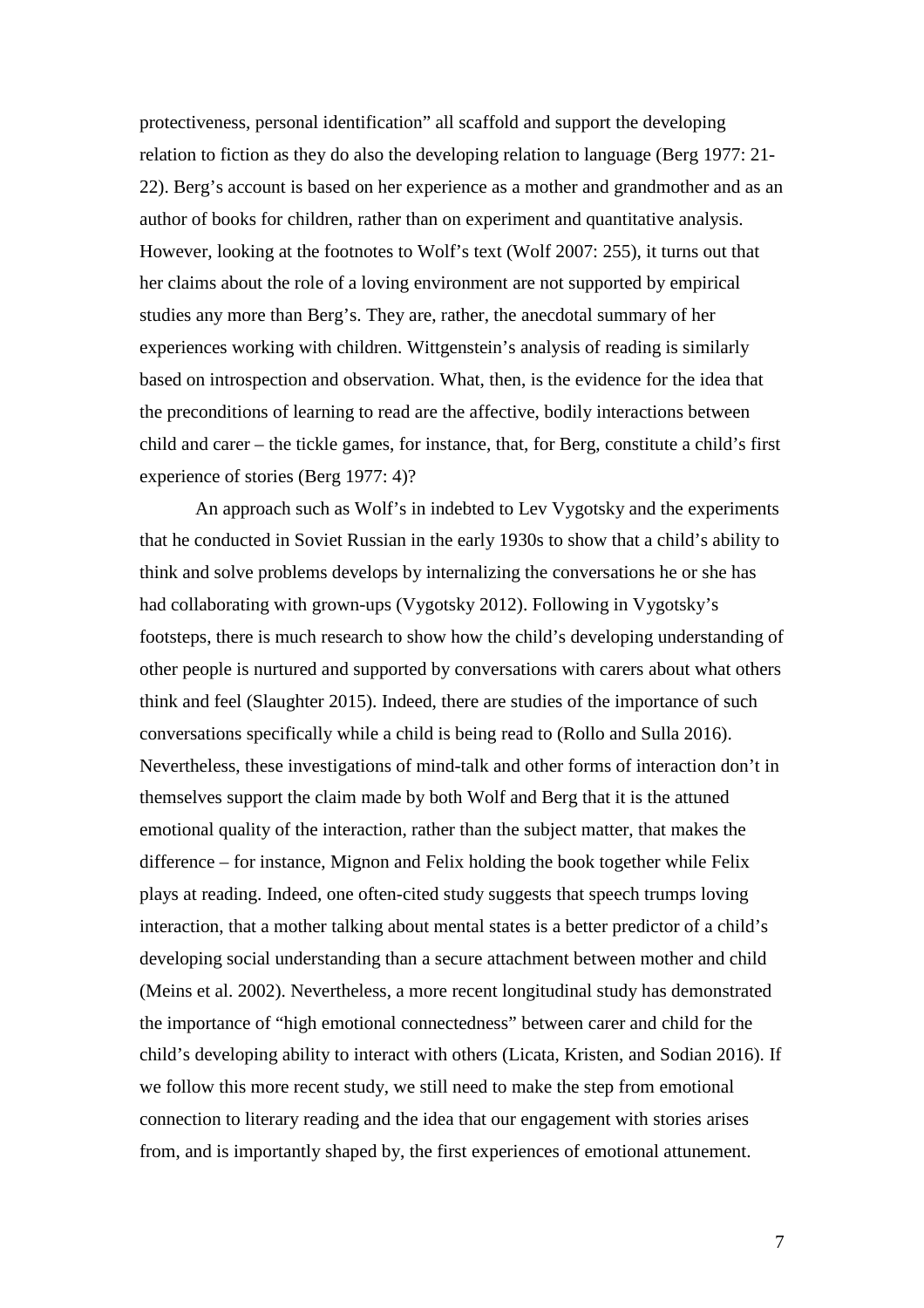Colwyn Trevarthen and his colleagues and students have been studying the emotional synchrony between mother and child for almost forty years (Trevarthen 1979). In a recent overview of his findings, Trevarthen makes explicit the connection between the first experiences of attunement and child's growing participation in culture: "human motivation for acquiring cultural meaning grows from taking part with others, imitatively and emotionally, in *stories of being alive with a human body*" (Trevarthen 2011: 76). Attuned participation is the key to human meaning. Berg would agree (Berg 1977: 20). Nevertheless, a methodological question remains as to how we demonstrate the connection between emotional involvement and the participation in the process of cultural meaning. Who assesses the participation and with what criteria? Doesn't the assessor him- or herself need already to be attuned and participating, already part of the process of meaningful cultural behavior to recognize that participation is taking place? In that case, Wolf, Wittgenstein and Berg's assessments have a similar status to that of the members of Trevarthen's research team evaluating the video material of mothers interacting with their children. We evaluate both emotional and cultural interaction as fellow participants.

These arguments point towards the need for what Leonhard Schilbach and his colleagues call a "second-person neuroscience" that acknowledges the importance of emotional engagement and real-time social interaction (Schilbach et al. 2013). They are also important for cultural analyses, insofar as they suggest a continuum, as opposed to a qualitative shift, between literary and scientific evaluation. As we assess interaction, we are all participant-observers, tasked with being flexible and selfcritical and selecting the tools most appropriate to the situation we find ourselves in. This ideal of an imaginative but self-critical engagement with the emotional situation at hand is exactly what Goethe's text thematizes as the scene with Mignon reading, and Felix playing at reading, unfolds.

Wilhelm is greeted not only by Felix and Mignon, but also by Felix's nurse whom Wilhelm now recognizes as the servant of his first love Mariane, only to be told that Felix is in fact his son by Mariane. He starts to read the letter that supposedly confirms this claim, but is overcome with emotion. At this point Felix picks up the letter and insists that Mignon read it to him. So Wilhelm hears the news as it is read to Felix by Mignon and, once again, repeated by Felix as if he himself could read, compelling Wilhelm to listen to everything twice (VII:8, 289/494). What he learns, however, is nothing new. Mignon says she already knew intuitively what Wilhelm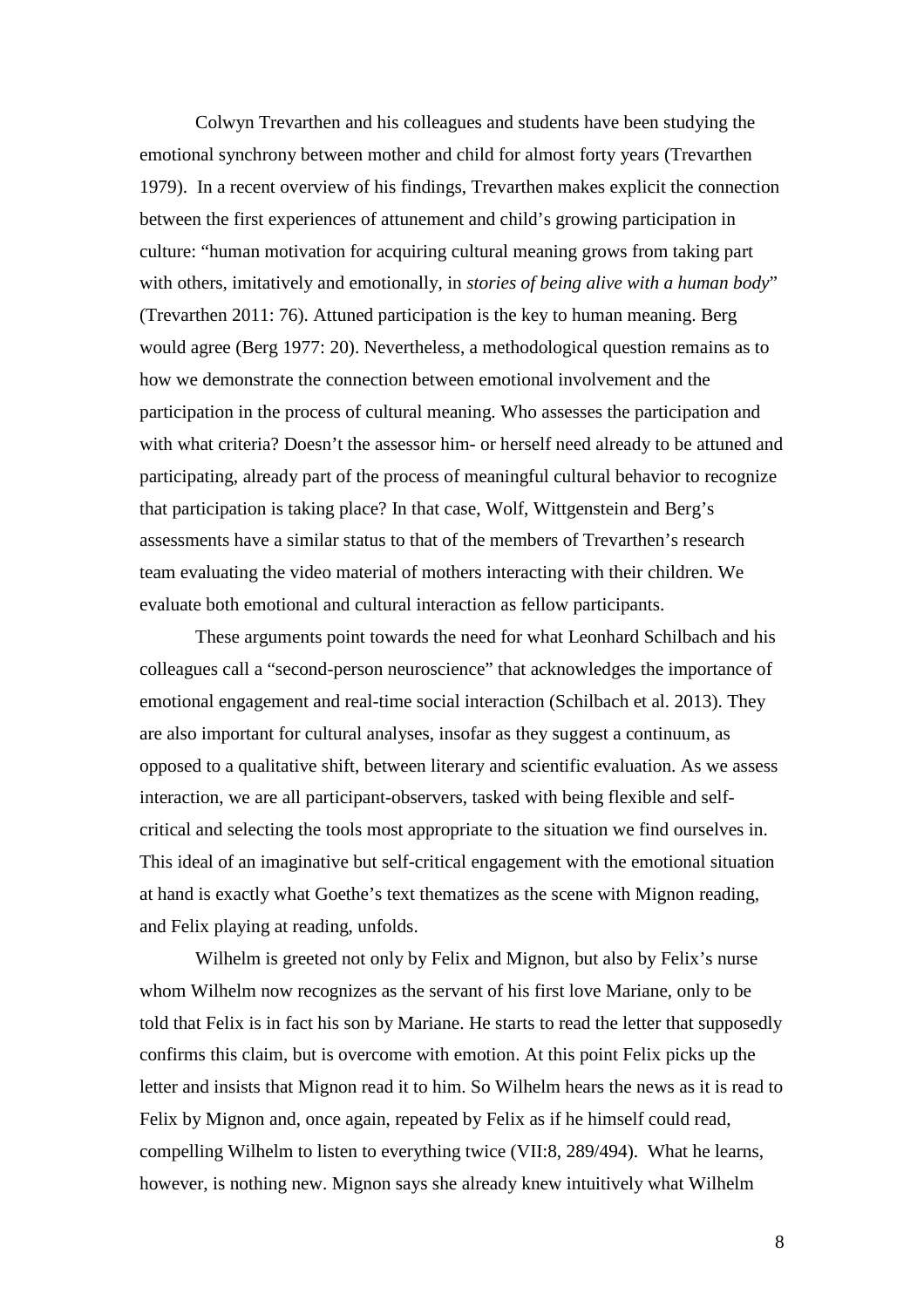learns through this affectionate duet, namely that Felix is Wilhelm's son (VII:8, 289/495). Wilhelm thus learns about a human bond he has himself been neglecting through a scene that epitomizes one of the ways in which people learn emotional engagement. He also discovers that he could already have known what he has just found out if he had been more like Mignon, which raises the question of what it would mean to "be like Mignon." Terence Cave's study *Mignon's Afterlives* gives an account of the many different things Mignon signified for nineteenth-century readers (Cave 2011). For the moment, it suffices to say that she is a figure of remarkable physical dexterity, whose song articulates a deep sense of longing, and who wants to learn but also knows when she has learned enough to perform life's tasks of loving and mourning (VII:8, 299/511). Thus, in the re-enactment of what could be called the "scene of reading," Wilhelm discovers only what a more loving and physically aware individual might already have known. For Goethe, this intuitive knowledge needn't be a magical insight into what we would now confirm by a genetic paternity test, since paternity, in this novel, is a question of commitment rather than of genes. Later in the novel, a character acknowledges a child as his, even though it is far from clear whether the child has been fathered by him or by Wilhelm, announcing: "Fatherhood rests only on conviction; I am convinced, therefore I am the father [Die Vaterschaft beruht überhaupt nur auf der Überzeugung; ich bin überzeugt, und also bin ich Vater]" (VIII:6, 342/586). Had he been more like Mignon, Wilhelm could have committed sooner to the social relation in which he was already involved regardless of any underlying genetic tie.

Goethe's text thus reminds us of the way many people learn to read, and that reading also means interacting. At the same time, it introduces the idea that the habits we learn may not necessarily be good ones: we might learn to be as obtuse as Wilhelm sometimes is. Jean Lave and Etienne Wenger have argued that learning always involves more than theoretical content (Lave and Wenger 1991). We learn in specific situations, and imitate the behaviors of the "community of practice" in which we learn even as we absorb the explicit lessons. Learning to read will always also involve experiences with forms of emotional interaction, but the habits we gain in the process may be to neglect, misread, or be baffled by the emotions of others, as much as to be attuned to them. In Goethe's novel, Aurelie points out that Wilhelm's brilliant understanding of literary character curiously does not extend to the people he actually lives with (IV:16, 153/266-67). An astute use of language that remains indifferent to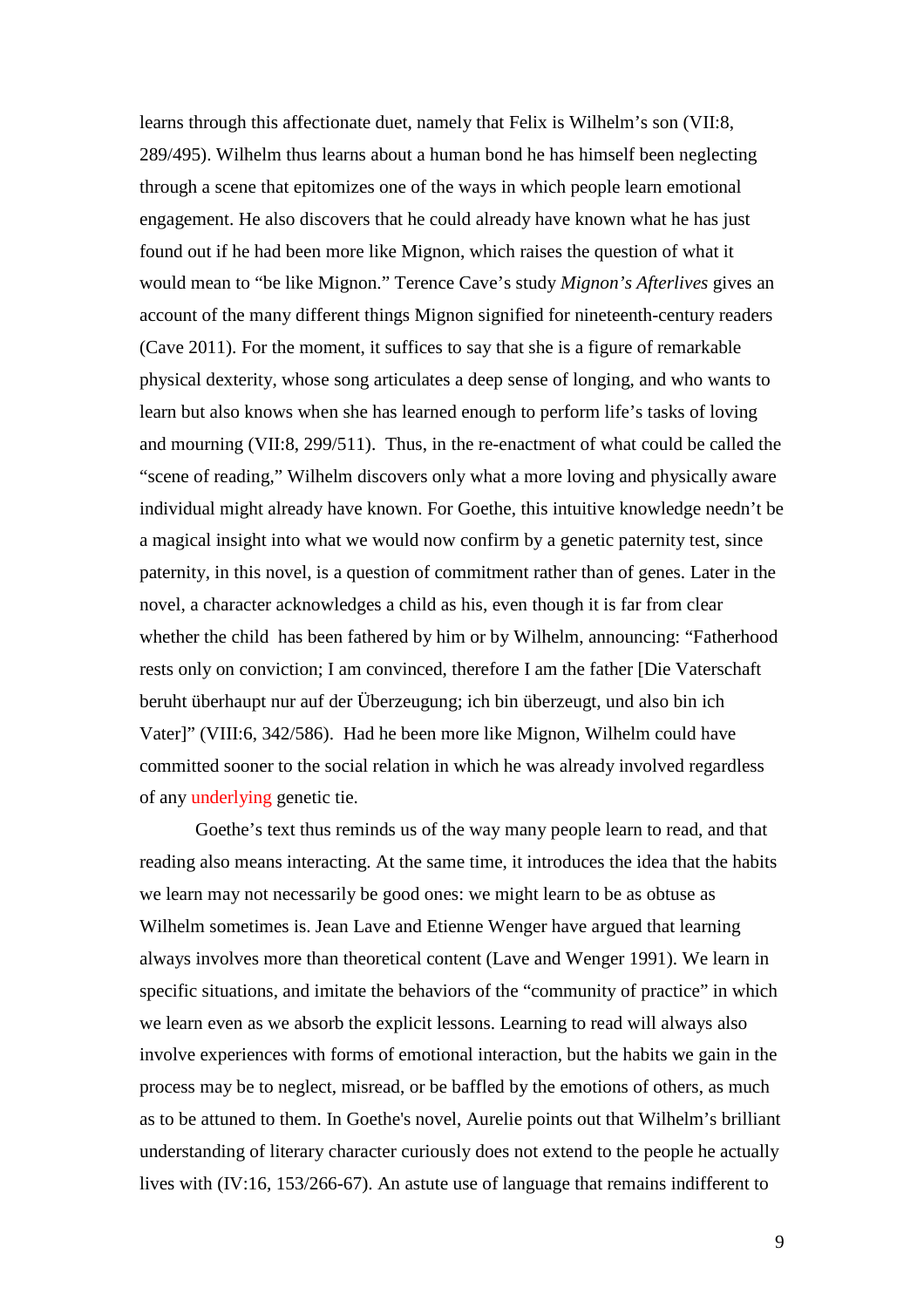its bodily substrate is threatening to Aurelie for it leads to false promises, and she herself bears the scars of such disembodied words. So when Wilhelm swears never to make false promises in love, she reinforces the lesson by slicing into the palm of his hand with her dagger (IV:19, 168/291-92). For Aurelie, our linguistic interactions are grounded in our bodily behavior; but this is a lesson we need in some situations to relearn, for it is possible to acquire the behavior of mistreating and ignoring bodily interaction as much as that of nurturing or respecting it.

To ground reading in bodily interaction in this manner raises a question about fiction itself. Do we in the end privilege real relations over their fictional counterparts if we insist on the shared behavior from which language, and by extension literary texts, emerge? Such was the concern of the German Romantic writer Novalis when he re-read Goethe's novel in 1799, concluding that anyone who properly takes to heart the development traced in the book will stop reading novels altogether.<sup>[3](#page-9-0)</sup> Certainly, Wilhelm's progress takes him beyond the literary figures he was so adept at interpreting to an engagement with the world mediated by his interaction with the child, an interaction which, he feels, grants him a clearer understanding of human nature (VIII:1, 308/526). Yet the worry about abolishing fiction is based on a misunderstanding.

In its modern form, this worry has been dubbed the "paradox of fiction." The debate started in 1975 with an article by Colin Radford and a reply by Michael Weston in response to the question, "How can we be moved by the fate of Anna Karenina?" (Radford and Weston 1975). Radford's article tries to understand how we can be so stirred by characters whom we know to be mere fictions: "I am left with the conclusion that our being moved in certain ways by works of art, though very 'natural' to us and in that way only too intelligible, involves us in inconsistency and so incoherence" (Radford and Weston 1975: 78). Radford and his successors in the debate are grappling with the "electric shock" noted by Körner when a trained reader is struck by the truth of a fiction. Some later commentators insist on the qualitative difference between normal emotions and those prompted by works of art (Walton 1978; Stock 2014). Others return to Radford's formulations to point out logical flaws and so make the idea that there is a "paradox" of fiction disappear (Matravers 2014), or to set out the resolvable problems in the underlying account of emotional reactions

<span id="page-9-0"></span><sup>&</sup>lt;sup>3</sup> "Wer ihn recht zu Herzen nimmt, liest keinen Roman mehr." "Fragmente und Studien 1799-1800", (Schulz 1981: 546).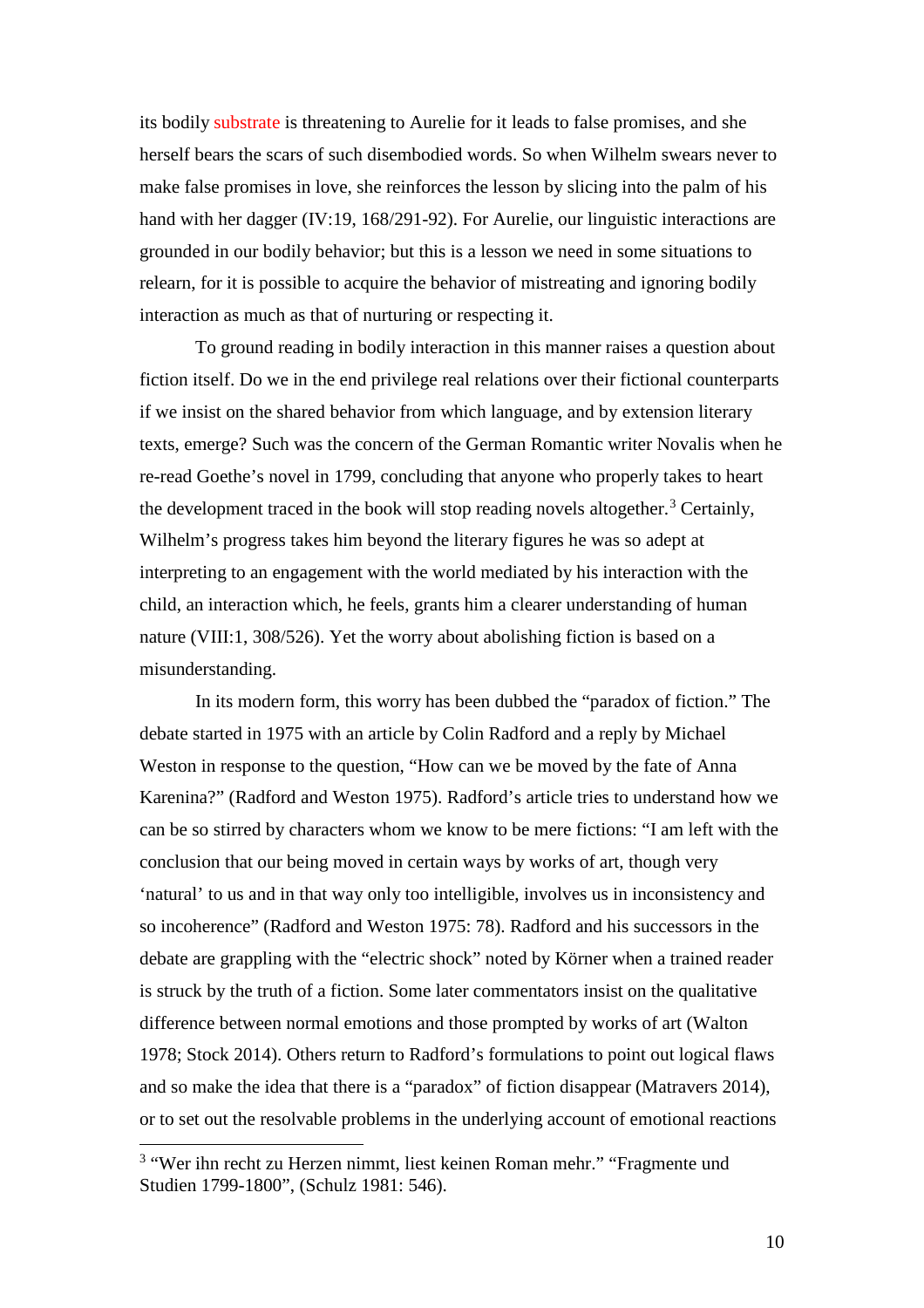(Cova and Teroni 2016). But Radford's insistence on being puzzled by our reaction to literary characters, when combined with the wider account of reading fiction that he gives, offer a more helpful account of the experience of literary emotion than either the insistence that the "emotion-like responses" (Stock 2014: 205) of readers to literature aren't emotions, or the suggestion that the problem doesn't exist (Matravers 2014: 102). Radford registers the way engaging with fiction can interfere with our existing beliefs: his response to *Anna Karenina* troubles him. At the same time, his discussion gives a revealing picture of the habits that underpin this unease. He suggests that crying at imagined situations is "unmanly" (Radford and Weston 1975: 70), and that children find it difficult to differentiate between fiction and reality in a way that adults don't (Radford and Weston 1975: 71). He admits that many people don't relate to fiction in the way he is describing it: they either don't read, or find reading boring (Radford and Weston 1975: 72). In other words, being moved by fiction, for Radcliffe, is an acquired taste, a skill some people learn as they grow up, which at the same time can prompt behavior that challenges social norms (crying for the "wrong" reason). It is a habit that can take us out of the comfort zone of our own expectations, and produce forms of "inconsistency" and "incoherence."

We are taken beyond our habits in part by the visceral power of the literary text. A recent empirical investigation of reactions to fiction found that subjects reported being less intensely moved by fictional than by non-fictional material, but that physiological measures showed that the levels of visceral arousal were in fact the same for both. The contextual information that they were being moved by fiction prompted a modulation of their emotional response. However, where the material prompted personal associations, this effect was counteracted (Sperduti et al. 2016). A fictional event that provokes a form of recognition will thus have its somatic effect on us, puzzling us with a reaction that seems surprising in the circumstances. Nevertheless, the puzzlement is all part of the process of having acquired the skill of interacting with fiction, and relating it to our own lives. Literature can be unsettling but not because fiction is a paradox: seeing a literary character as a person is no more paradoxical than seeing a lump of metal on a table as a fork, or a spherical piece of leather crossing a line as a goal. It's a form of learned behavior, grounded in bodily responses, that is inculcated in some of us as we join the stream of a culture's behavior and that, with practice, becomes automatic. Because it is learned, it can't be taken for granted, but must be nurtured, lest we acquire unhelpful versions of the skill.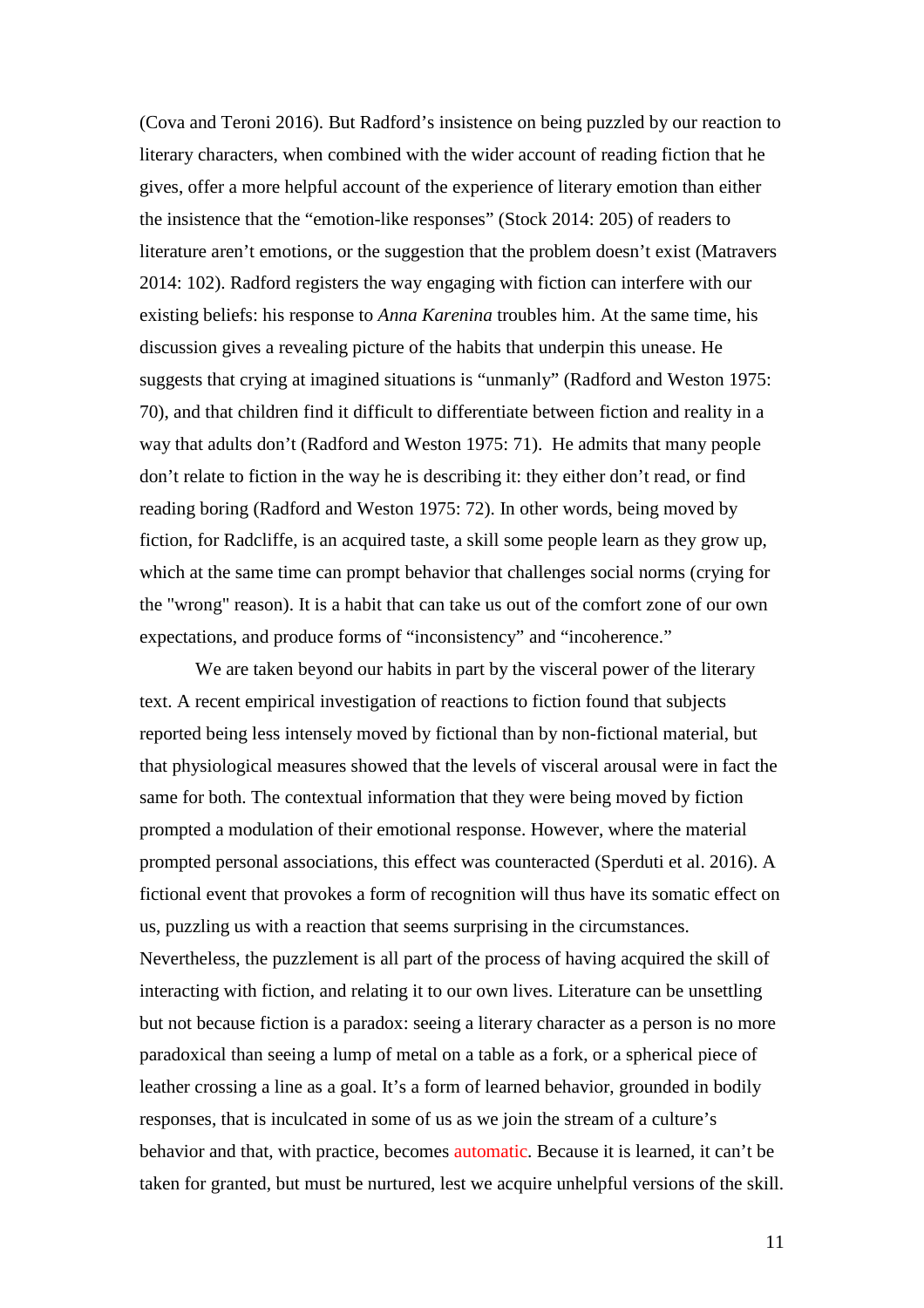But by the same token, because it is learned, it is integrated into forms of human culture. It does not lose its effect due to being situated alongside other forms of human interaction.

As Novalis noted, the puzzling effect of a literary text might entail being taken beyond our habitual way of relating to fiction itself. Goethe's novel contains different models of aesthetic interaction, some of which tie art to behavior beyond the aesthetic sphere while others defend a version of aesthetic autonomy. Wilhelm is counselled by the stranger he meets at the end of Part I of the book to stop expecting his own inclinations to be confirmed by works of art (I:17, 70/38). In the discussion of aesthetics in the final part, the same figure, whom we by this point know to be the Abbé, sees learning to respond to works of art as an exercise in flexibility and selfcontrol, as we master the techniques of uncoupling art from our emotional expectations (VIII:7, 600-01/351). Yet one of his interlocutors, Jarno, is dubious that actual human beings will ever live up to the Abbé's high standards: people will inevitably take their emotions and moral reactions with them into the theatre (VIII:7, 601-02/351-52). Nor is this necessarily a problem. The novel itself wants to touch the chords of familiar emotions, as when Mignon and the old Harpist together sing, "Only they know my pain/ Who know my yearning! [Nur wer die Sehnsucht kennt/Weiß, was ich leide!]" (IV:11, 251/142). The very fact this song has been set to music by so many different composers confirms the resonance of the appeal. At the same time, the narrative is frequently ironic: we see Wilhelm and others making mistakes, misconstruing situations, and being too self-involved. The novel draws on emotions, and simultaneously subjects them to scrutiny, practising exactly the kind of critical participation that we have seen constitutes a form of evaluation open to those already engaged in the practice of human attunement. Given this nuanced approach, the Abbé's comments on flexibility and self-control might be re-stated in vein of a Nietzschean perspectivism: not giving up emotional responses, so much as nurturing them so as to be able skilfully to deploy them. $4$ 

But perhaps even Nietzschean perspectivism imagines too much control, too much distance from the situations that characters and readers encounter. Again, the novel itself pulls in different directions on this question. Wilhelm is taught to engage more fully with the relationships in which he's already involved, but the process of

<span id="page-11-0"></span><sup>4</sup> Nietzsche praises "das Vermögen, sein Für und Wider *in der Gewalt zu haben* und aus- und einzuhängen" (Nietzsche 1988: 364).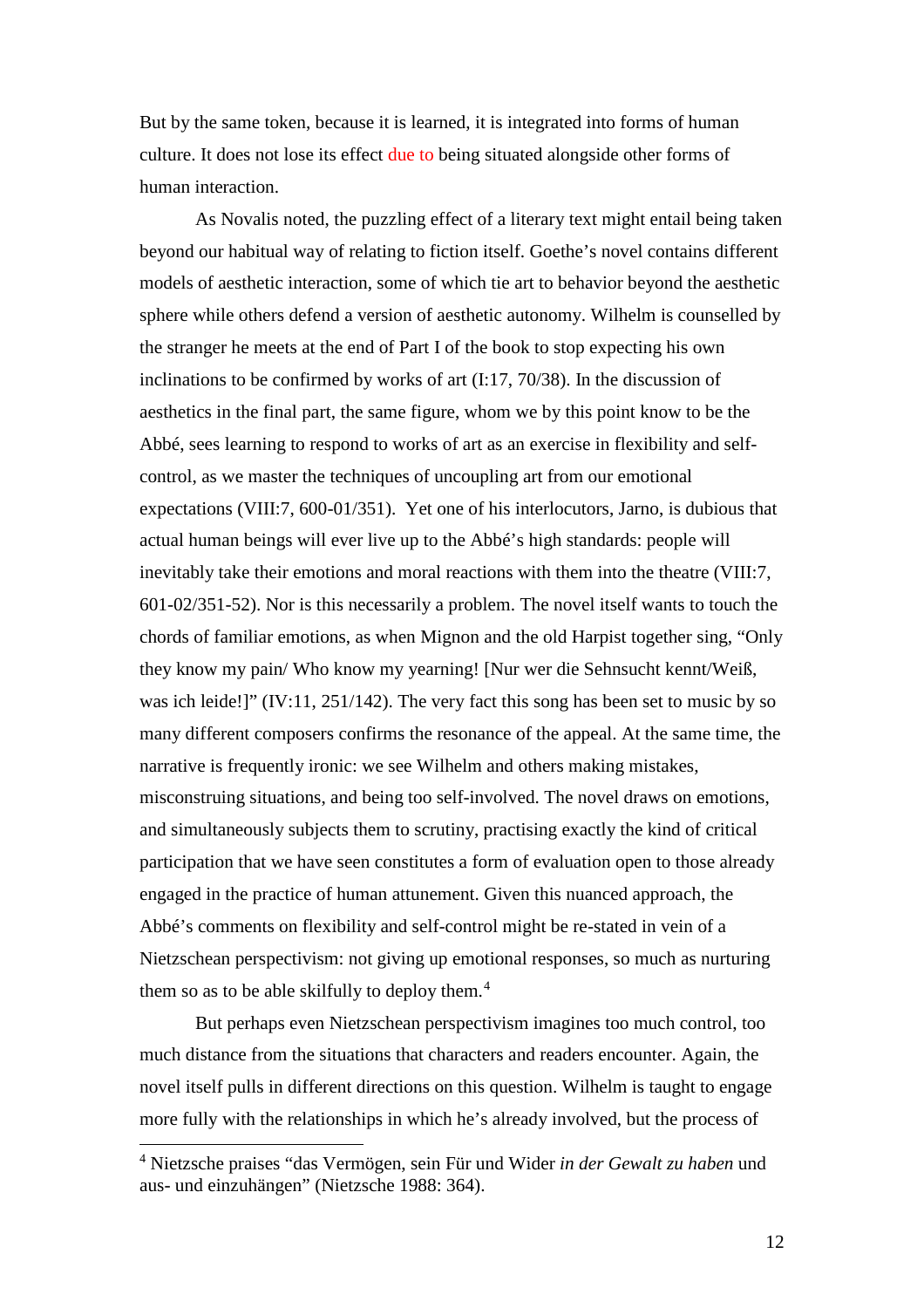caring for a son also instructs him in humility, as he realizes that he learns more from the child than he teaches in return. Despite Wilhelm's admonitions, the child retains many of the habits he had already acquired, whether Wihelm finds them irritating like forgetting to close doors and drinking directly from the bottle, or more endearing, like sitting down in a corner with a book, even though he can't yet read, and declaring "I must study this learned stuff [Ich muß das gelehrte Zeug studieren]" (VIII:1, 528/308). This last example shows again Goethe's sensitivity to the activities and behavioral norms that underpin our relation to literary texts, as well as his understanding of the child's awareness that language and reading, like physical interaction are "a way of enriching the bond between yourself and someone else" (Berg 1977: 20). The insistence on drinking from the bottle, meanwhile, is of particular importance because it saves the child's life in the last chapter of the book. It prevents him from imbibing the huge dose of opium that another character has added to a glass of almond milk: "His bad habit saved him [Seine Unart hat ihn gerettet]" (VIII:10, 633/370). If Felix teaches Wilhelm the importance of human interaction, he also exemplifies a life-giving resistance to education.

This resistance to cultural norms needs to be taken into account in a wider reading of the book. Wilhelm himself, as Kathryn Edmunds noted in her psychoanalytic reading of the text, is hesitant to include, in the self-understanding he finally arrives at, all that he has learned through sensuous experience (Edmunds 1996). But the text as a whole is more tolerant of bodily mediums of human interaction.<sup>[5](#page-12-0)</sup> In addition to the life-saving effects of unruly behavior, and the lesson cut literally into Wilhelm's flesh by Aurelie, the interaction, sexualized to varying degrees, that Wilhelm has with Mariane, with the Countess, with the actress Philene, and also with Mignon, are all part of the process by which he is transformed as he encounters people and does things with them. Felix himself survives as the testimony that sex is a good thing – the felicitous offspring of the tangle of desire that Wilhelm, Mariane and the other man, Norberg, were caught in at the beginning of the novel. Even if one line of development in the book is towards renunciation, and towards a

<span id="page-12-0"></span><sup>5</sup> Elisabeth Krimmer is less optimistic. "*Bildung* in *Wilhelm Meisters Lehrjahre* is not to be defined as the moral and psychological development of an individual, but as an ongoing process of renunciation that is crowned by the successful integration into society of men whose homosocial bond guarantees patrilineal descent and hence societal order" (Krimmer 2004: 268).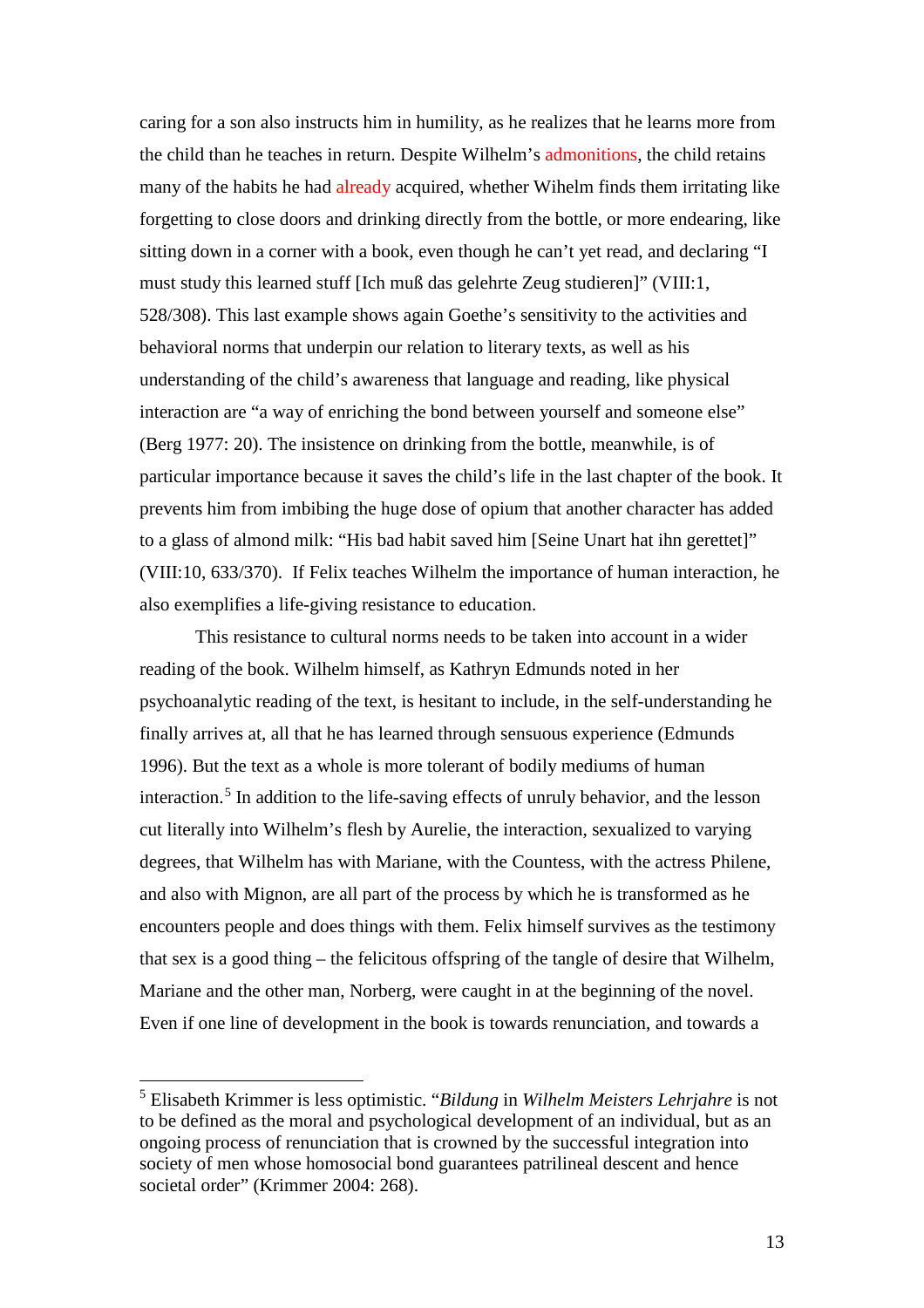disengagement of art from life, the book does not contain or control all the other elements.<sup>[6](#page-13-0)</sup>

The body thus remains a fundamental resource in the novel. Wilhelm's development arises from a corporeal in addition to a conscious engagement with human relationships: he makes mistakes, people get hurt, he doesn't always know what he does, and, indeed, he finally gives up the desire to control his own destiny and yields to the guidance of others (VIII:10, 623/364). However, neither in the plot, nor in the form of the book, is the body tidied away. It is partly mobilized, and partly yielded to; sometimes compliant, sometimes resistant, it remains the site of an ongoing, dynamic negotiation – an unfinished project. As Nicholas Boyle argues in his detailed account of the open-ended nature of the text: "Goethe is still undecided whether he is undecided" (Boyle 2000: 422). Nevertheless, the book does commit to bodily involvement.

This account of the ways *Wilhelm Meister's Apprenticeship* appeals to the body even as it regiments it raises the question of how the reader's body responds to the bodies in the text. What does the body do for and with its readers? How does it convey the "electric shock" that Körner diagnosed? What we have seen from the book's reflection on reading as a shared social process, is that different readers will react according to the habits of emotional attunement they are themselves in the process of learning, or have already assimilated. The book acts less as a trigger, and more as an opportunity that can produce differing results arising from the competing impulses in the book: on the one hand to leave embodied knowledge behind and, on the other, to acknowledge corporeal resources.

Are there ways in which the text nevertheless promotes one response rather than the other? And must we, in fact, choose between them? The way we answer this question will depend in part on our model of reading. If reading is taken to be a highlevel cognitive computation, then the bodily impact of reading will seem small. Whatever somatic elements there are in the book, they will only ever be represented, computationally mediated images of embodiment – the "emotion-like responses" (Stock 2014: 205) of Kathleen Stock's defence of the paradox of fiction. But I have

<span id="page-13-0"></span><sup>&</sup>lt;sup>6</sup> As Terence Cave has noted in the case of Mignon and the reactions she sparked (Cave 2011). In a similar vein: Schiller, as one of the first readers of the text, thought Mariane's death to be unnecessary: she is, in his view, killed by the demands of the novel not by those of nature; the form is imposed on material that resists it (Schiller to Goethe, 2nd July 1796) (Bahr 2000: 268).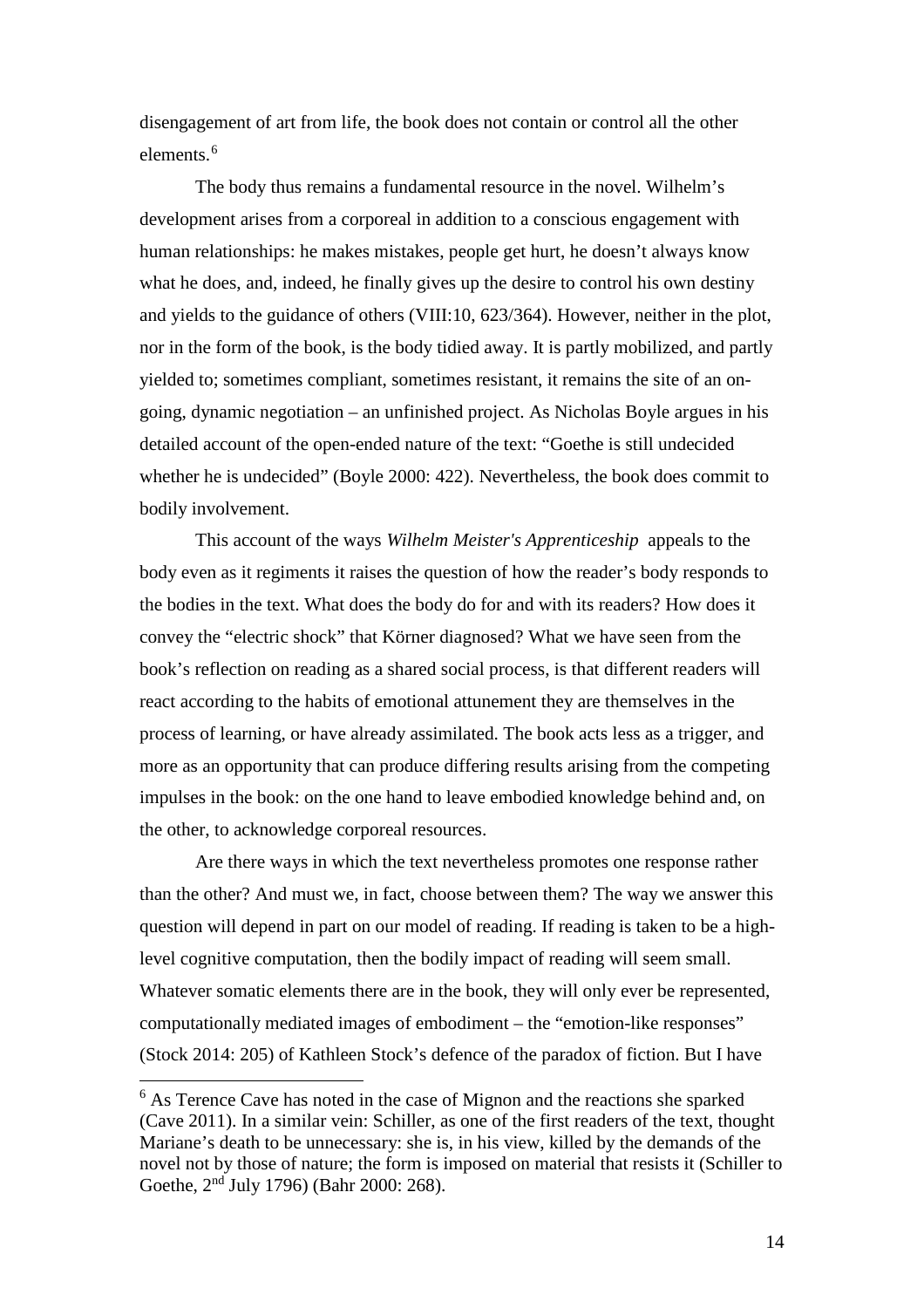been elaborating a different model of reading, derived from Goethe's own observation of the scene of reading, for which our encounters with literary texts are human encounters, enabled and determined by our bodily commitments to others. In Wilhelm's account of his progress towards the theatre, the puppets that inspired him as a boy are stored in his parents' pantry, associated with the sensual pleasures of prunes, aromatic spices, dried apples and preserved pomegranate skins (I:7, 17/7-8). The Abbé's model of aesthetic experience strives to transcend the sensuousness of art. But in its open-endedness, the novel itself remains committed to more embodied responses.

If reading is always to some degree a somatic process, a literary response will nevertheless not necessarily celebrate human physicality. It will, rather, elaborate an attitude to embodiment: a way of participating in the physicality of shared human activity that may try to keep the body at bay as much as to acknowledge or honour it. Wittgenstein insisted that there isn't a single practice called reading; rather, there are a number of activities that resemble each other without being identical. Similarly, there won't be a single reading of Goethe's text but different ways of taking up the opportunities it affords. Terence Cave has shown how European culture of the nineteenth and twentieth centuries contains an archive of responses to the text: readings, re-writings, song settings, and adaptations that can give us a sense of how readers negotiated the challenge of the text, but that also confirm how the bodily effect of a novel can't be detached from the activities and discourses it provokes (Cave 2011). In the last part of my argument, I want to look at one response in particular: that of George Eliot, who takes up aspects of Goethe's novel that have been central to my account of the visceral effects of reading. Eliot is acutely aware both of the way social context frames and constrains opportunities for affective engagement with others, and of the way such engagement is always a step into the unknown, precisely because it takes us beyond the comfort zone of our expectations and leaves us with the unfolding, bodily encounter itself. In Franco Moretti's account, *Daniel Deronda* represents an ambivalent example of the *Bildungsroman*, written when the historical context that made the genre meaningful no longer existed (Moretti 2000: 227). For Tobias Boes, the novel re-thinks the place of the *Bildungsroman* by engaging with the questions of nationalism and asking "how racial difference might affect the process of both individual and collective identity formation in liberal societies" (Boes 2012: 118). My own reading will emphasize the ways in which, in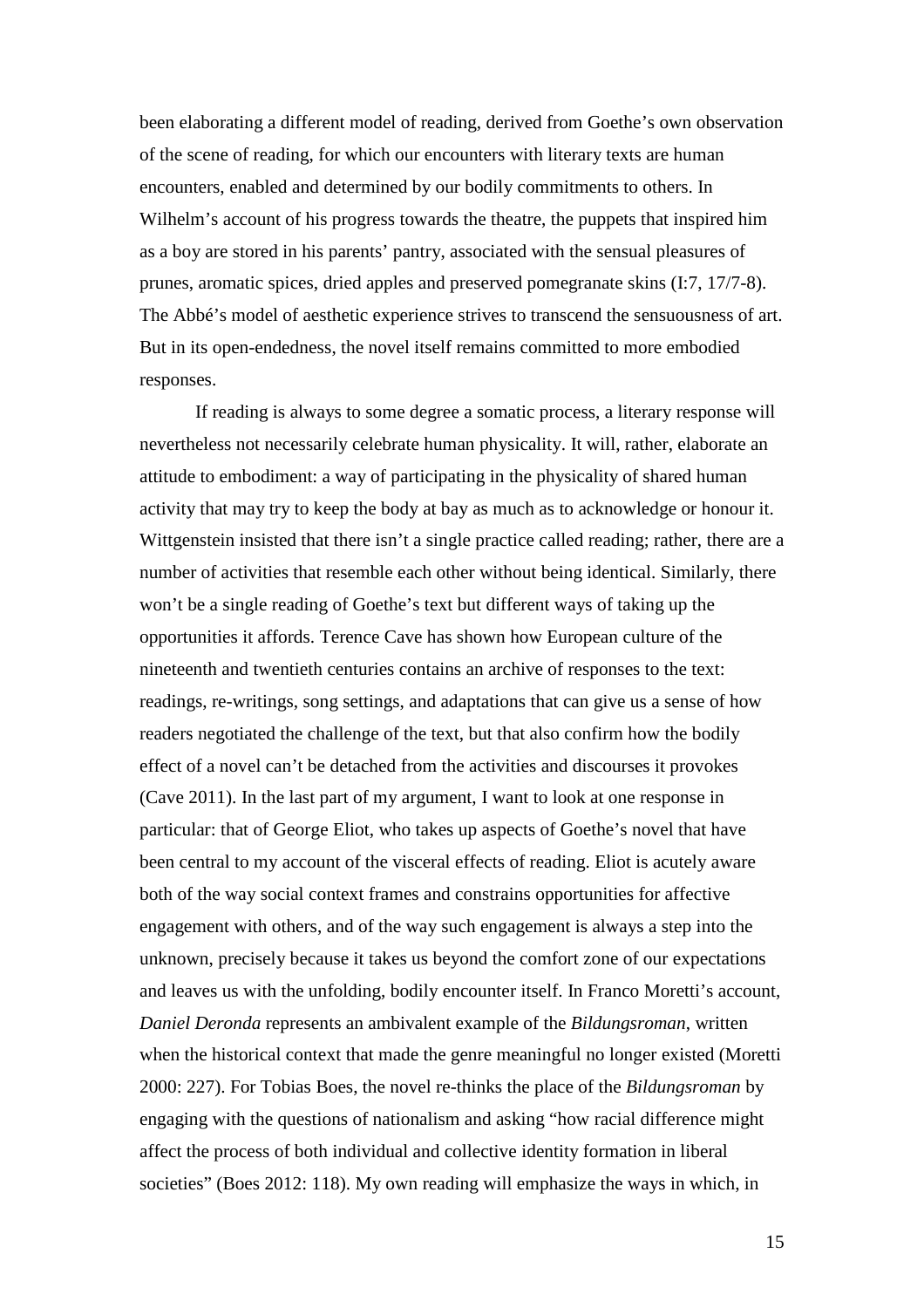Eliot's re-working of the genre of the *Bildungsroman*, the secure, external position that would allow any character, narrator or reader to finally position themselves in relation to the major historical currents of their age is not available. The novel challenges its readers by the very way it immerses them in the unfolding process of human culture. Fiction, in Eliot's hands, becomes an encounter with the visceral effects of history itself.

#### **3. The Blush of History**

The brief essay that Eliot published on *Wilhelm Meisters Apprenticeship* in 1855 deals explicitly with the question of the book's appeal to the body. Eliot values what she calls the "large tolerance of Goethe" and explains how a book can responsibly portray the full range of human behavior: "the novelist may place before us every aspect of human life where there is some twist of love, or endurance, or helplessness to call forth our best sympathies" (Eliot 1990: 309). Eliot can condone the book's frank portrayal of sexual entanglements because of the uplifting aspirations that accompany them. However, she does not directly countenance the idea that we might grow emotionally and spiritually precisely through a full engagement with our embodied existence. Does Eliot's response to Goethe's novel therefore etiolate the very bodily aspect that gives the book its power? Terence Cave reads *Daniel Deronda* as a "critique of *Wilhelm Meister*, of its narrative consistency and its morality" (Cave 2011: 152-53). The character of the Jewish singer Mirah, and Deronda's openness to being transformed by his encounter with her can, he suggests, be interpreted as an answer to and correction of Wilhelm's "persistent inability to focus on the moral lives of those around him" and in particular of Mignon (Cave 2011: 147). At the same time, Cave notes that Goethe's novel, taken as a whole, has space for the very impulses it censures and expunges, which is why the rich mixture of elements held together in the figure of Mignon can spawn the complex layering of responses of subsequent readers. Does Eliot's critique demonstrate the same pluralism as Goethe?

One possible answer would be that Eliot is reluctant to consider real bodies, a reluctance most visible to critics in her complete silence about whether Deronda is circumcised, and if he is, why he hasn't noticed – vital information, one would have thought (Chase 1978: 222). But this silence, so loud to later critics, was perhaps not so salient for her contemporaries precisely because they shared with Eliot the same habits of indirection by which bodily existence could be lived even if it could not be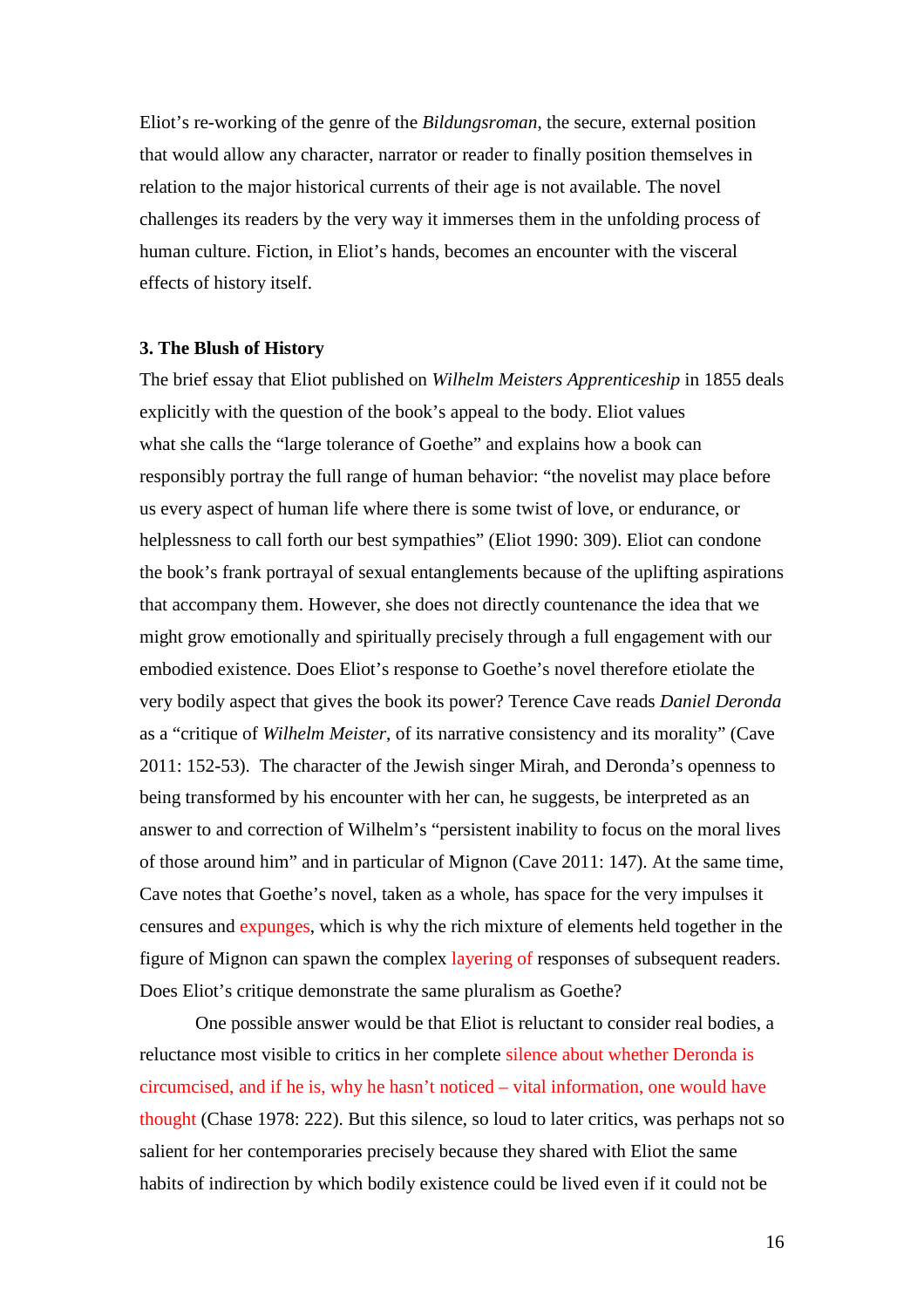explicitly addressed (Newton 1981). Rather than accusing Eliot of sharing the euphemistic habits of her age, I think we may look at how her novel introduces a further layer to reflection on the bodily interaction in which culture is necessarily grounded.

One of the controversial elements of the book was Eliot's decision to deny her readers the romantic entanglement that the beginning of the book seems to herald between Gwendolen Harleth and Daniel Deronda, whose eyes meet across the roulette table in a German spa. F. R. Leavis famously suggested that the accompanying plot which traces how Deronda discovers that he is Jewish might simply be abandoned to leave a much better novel called *Gwendolen Harleth* of which Henry James's *A Portrait of a Lady* is the more sentimental re-write (Leavis 1962: 103-04). Quite apart from its apparent anti-Semitism, Leavis's reading misses the whole point of Gwendolen's development, from the "spoiled child" of the first part who "meant to lead" in the tiny sphere in which she moved (I:4, 39) to the widow who feels the brush of the larger processes of history of which she is also part, and with which Deronda himself is more directly grappling. The narrator explicitly draws attention to the lazy use of language that can feed our sense of importance even as it cushions us from the stark sense of our insignificance: "'Gwendolen will not rest without having the world at her feet,' said Miss Merry, the meek governess: — hyberbolical words which have long come to carry the most moderate meanings; for who has not heard of private persons having the world at their feet in the shape of some half-dozen items of flattering regard generally known in a genteel suburb?" (I:4, 39). In her final meeting with Deronda, in contrast, Gwendolen gains an abrupt sense of what it feels like to encounter the world outside her genteel milieu. For she discovers that the man she longs for has, for all his concern for her, other interests, namely marrying Mirah and travelling to Ottoman Palestine: "she was for the first time feeling the pressure of a vast mysterious movement, for the first time being dislodged from her supremacy in her own world, and getting a sense that her horizon was but a dipping onward of an existence with which her own was revolving" (VIII:69, 804).

Readers are invited to participate in this change of perspective, precisely to the degree that, like Leavis, they hoped for a different novel. Gillian Beer has argued that *Daniel Deronda* "is a novel about that which does not occur" (Beer 2009: 219). This insight could be reformulated more positively: *Daniel Deronda* is a novel about things occurring in ways that do not fit predetermined novelistic, or societal, formulae. The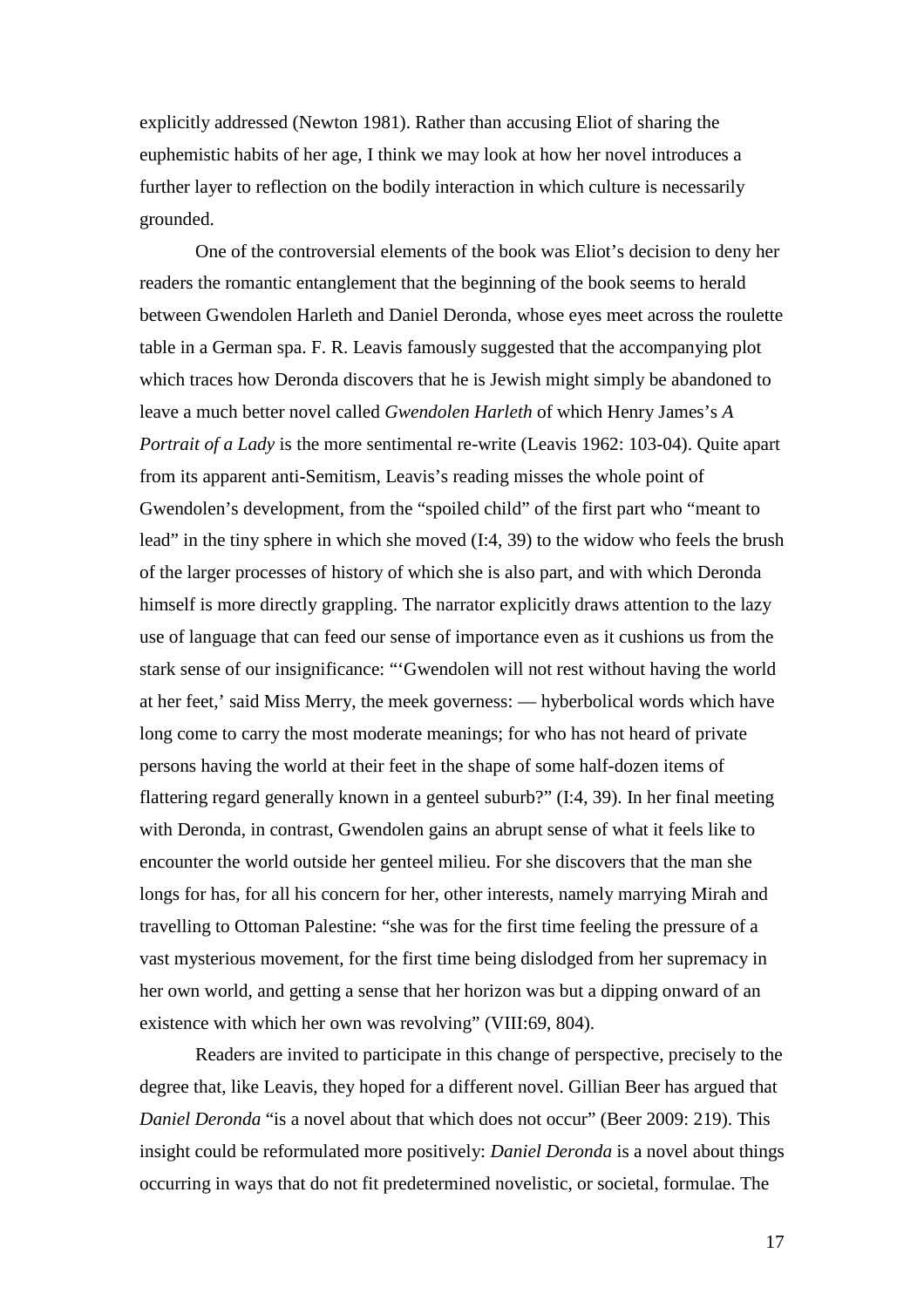text mobilizes readers' expectations, derived from experiences of reading other stories, so as to offer them a plot that transforms, displaces and relativizes the desires both of the central characters and of readers themselves rather than being confined by them. Despite Leavis's disgruntlement, the novel seems to have struck many readers as a thrilling journey. As Eliot noted herself in her journal, the strong sales of the book in both America and England, even after the story of Deronda's encounter with Judaism had become a prominent feature of the plot, give "an unmistakable guarantee that the public has been touched" ( $1<sup>st</sup>$  December 1876) (Carroll 1971: 365). A balanced review written by R. H. Hutton for the *Spectator* gives us a more precise sense of how the text worked on a sensitive reader. Hutton criticizes the portrayal of the Jewish characters as insufficiently vivid, and the epigraphs Eliot wrote for many of the chapters as too artificial, but he accords special praise to the interactions between Gwendolen and Deronda, and in particular to the scene in which Gwendolen finally realizes the narrowness of what she took to be her world: "There is a subtlety in the relations of the two,—relations which have never in any way been those of passion,—and a delicacy in the painting both of her forlorn sinking heart and of his natural tenderness for her, which seem to us among the most original conceptions of modern literature."<sup>[7](#page-17-0)</sup>

Hutton's review draws attention to an aspect of our bodily interaction that my discussion of Goethe's novel didn't particularly emphasize: a visceral connection between the two characters that cannot be explained as simply "passion." More importantly, Eliot's attention to this non-sexual interaction accompanies her evident concern to understand the point at which individuals engage with the wider history in which they participate. This relation, for Eliot, is not merely intellectual. In her essay on the writings of the German cultural historian Wilhelm Heinrich von Riehl, Eliot described the everyday, lived relations of people in civil society as "incarnate history"; she suggests our relation to wider cultural patterns is bodily as much as it is conceptual (Eliot 1990: 127). Yet, if we embody history in our everyday life, we don't always know that we do so, and the novel *Daniel Deronda* charts the course of two characters learning to feel this bodily attachment more directly. For Deronda, this involves a discovery of his parentage: genetics and culture overlap in the inheritance of his Jewishness. But for Gwendolen, too, the encounter with history has bodily

<span id="page-17-0"></span><sup>&</sup>lt;sup>7</sup> R.H. Hutton's review in the *Spectator*, 9<sup>th</sup> September 1876, (Carroll 1971: 370).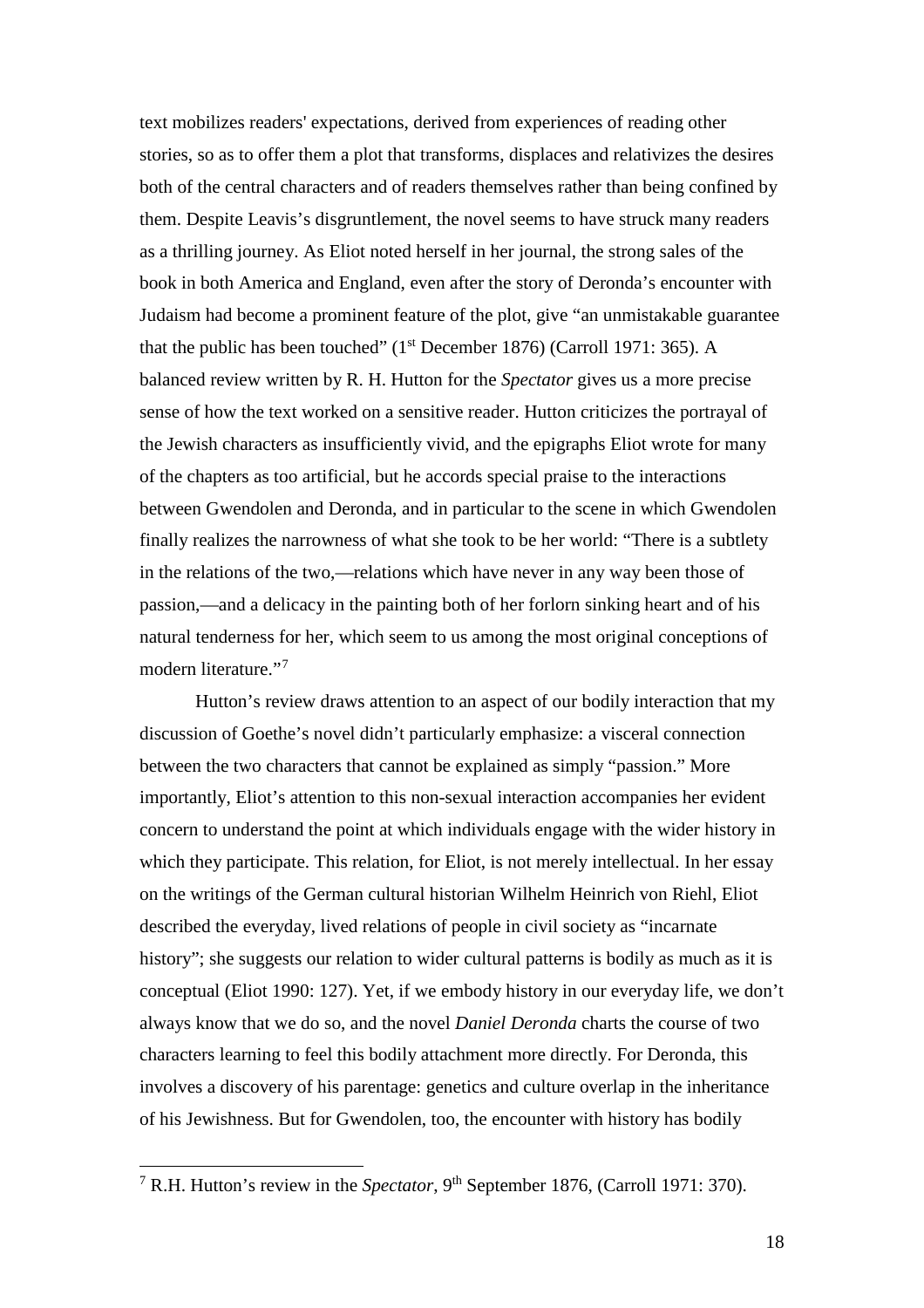repercussions. The final moment of realization comes when Deronda reminds her of what she in some sense already knew about his involvement with Mirah and her consumptive brother, since she had interacted more or less directly with all three of them: "A great wave of remembrance passed through Gwendolen and spread as a deep, painful flush over face and neck" (VIII:69, 804). Gwendolen's understanding is a physical reaction: a discomforting blush. The reaction is social through and through, a response to a past interaction recast in the light of a present one – the involuntary letting through of knowledge she had previously overlooked. Gwendolen's blush is historic in the fullest sense of the word; it marks a major shift, and is, at the same time, the mark of her bodily surrender to the wider concatenations of social interaction.

The "electric shock" that *Wilhelm Meister's Apprenticeship* was said by Körner to produce in the trained reader has been transformed into a discomforting blush for a character whose problem is precisely that her literary training has not prepared her for her encounter with the unpredictable unfolding of her life, and in particular with the man she will marry, Grandcourt (II:13, 137). Just as Aurelie observed that being an expert reader did not necessarily help Wilhelm, so Eliot's narrative presents characters whom reading has not properly prepared for life. Literary models no more allow Grandcourt's assistant Lush to understand his employer than they allow Gwendolen to understand her future husband (III:25, 281-82).

But even where the acquisition of learning does seem to have positive effects, as is the case with Mirah's consumptive brother, Mordecai, steeped in the Jewish tradition and with a "yearning for transmission" (V:38, 472), the result is nevertheless disconcerting for other characters, and also for the reader. Deronda notes how the conviction of the genuine prophet and that of the dreamer can barely be told apart; there is, he observes, a "family likeness among the heirs of enthusiasm" (VI:41, 510) that makes Mordecai's faith unreadable. To readers post-1948 and the establishment of the modern state of Israel, the puzzle that the figure of Mordecai, with his proto-Zionist aspirations, presented in the 1870s is perhaps no longer properly visible. But if we return to David Kaufmann's sympathetic "appreciation" of Eliot's engagement with Judaism, the uncertainty of Mordecai's project is still clear: "the authoress has succeeded in bringing before us, in all its inward, compelling power, and in all its fiery, action-craving impetuosity, no common passion of mankind, well known and easy to understand, but a special sentiment shared by few, strange, and therefore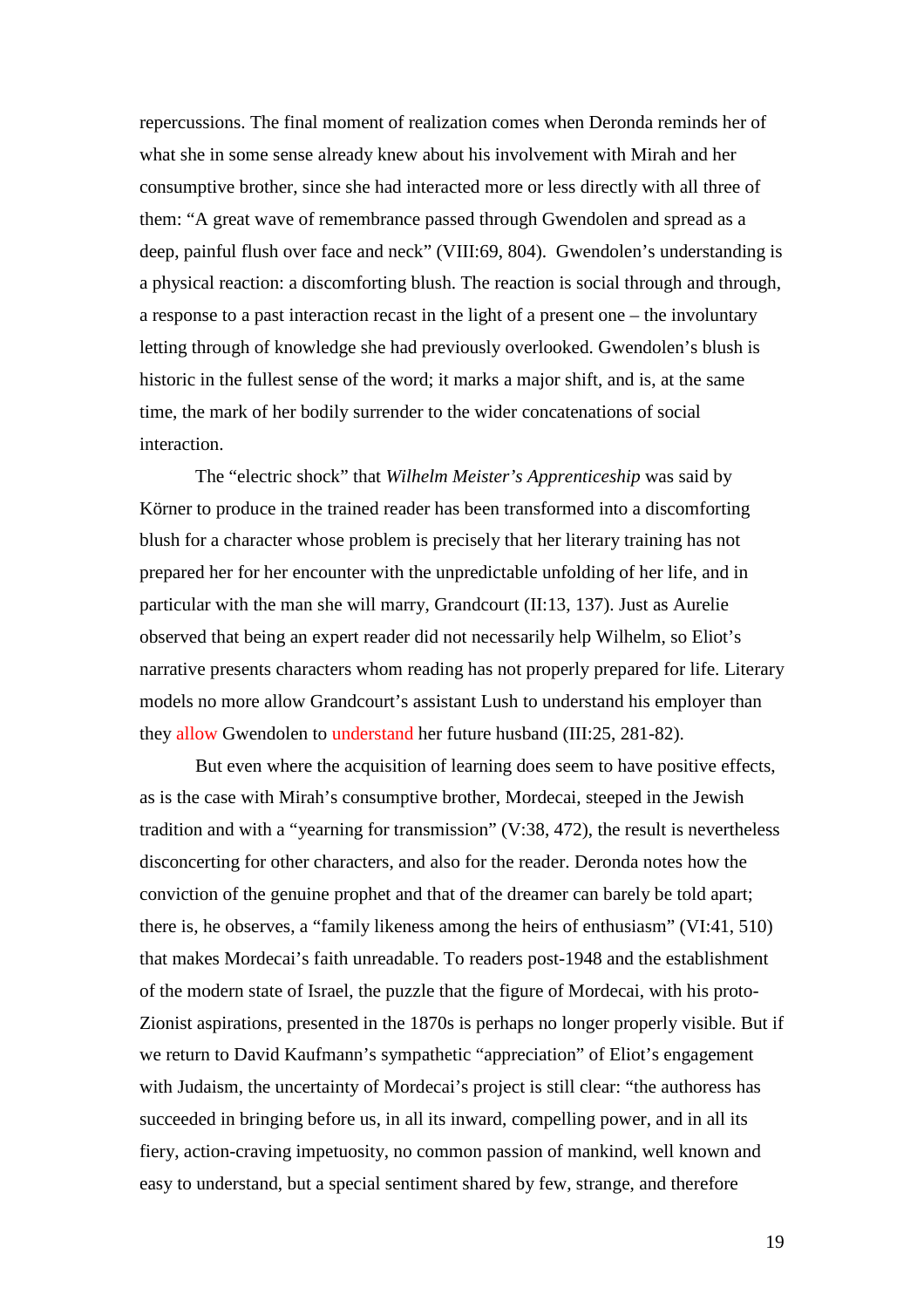incomprehensible to many" (Kaufmann 1878: 40). A similar idea is expressed, albeit more critically, by the character Constantius in Henry James satirical dialogue about the novel when he complains, "I don't understand more than half of Mordecai's rhapsodies, and I don't perceive exactly what practical steps could be taken. Deronda could go about and talk with clever Jews — not an unpleasant life" (Carroll 1971: 423). Deronda is, on the one hand, able to confront his historical situation in a way the novel emphasizes is not available to a young woman like Gwendolen, "busy with her small inferences of the way in which he could make her life pleasant" (II:11, 124). On the other hand, the encounter with history does not bring certainty, and we do not follow Daniel and Mirah to the East. As Amanda Anderson points out, Deronda's discovery of his Jewishness does not fix, it rather "awakens" his mind, leading to "an open-ended process of argumentation" (Anderson 1997: 48). Readers are themselves involved in this open-ended process insofar as the expectations they may have had are disappointed, while others are generated. To argue thus is, on one level, to make a point about literary habits. But as Gillian Beer has argued (Beer 2009: 191-93), it is also the way in which Eliot's novel grapples with the insight that, for individuals who are "incarnate history," our visceral engagement with our environment does not necessarily bring certainty. In this, Eliot follows Goethe's novel, which freezes its final tableau before Wilhelm is united with the woman he has come to realize he loves (Boyle 2000: 391-92). But Eliot also moves beyond Goethe's text, to which she is responding, by foregrounding her awareness that the appeal to the body is always also an acknowledgment of the vulnerability to wider social processes. Eliot adds to *Wihelm Meister's Apprenticeship* the knowledge of historical finitude.

In *Wilhelm Meister's Apprenticeship* , we saw a form of learning and emotional growth grounded in a body that finally resisted regimentation, a resistance tolerated by the pluralistic openness that no machinations of the Fellowship of the Tower could contain. But the question remained as to how readers might themselves be involved in such a process of growth. On the one hand, they participate insofar as reading is itself an embodied activity: reading means interacting, not just with texts but with a stream of situated readers past present and future. On the other hand, a response like Eliot's draws attention to the historicity of this encounter. The appeal to an unregimented body, and to its affective resources, is always also an encounter with wider historical patterns. We may, like Leavis, find it unpleasant to encounter these wider patterns; we may, like Gwendolyn, be reluctant to admit that our bodily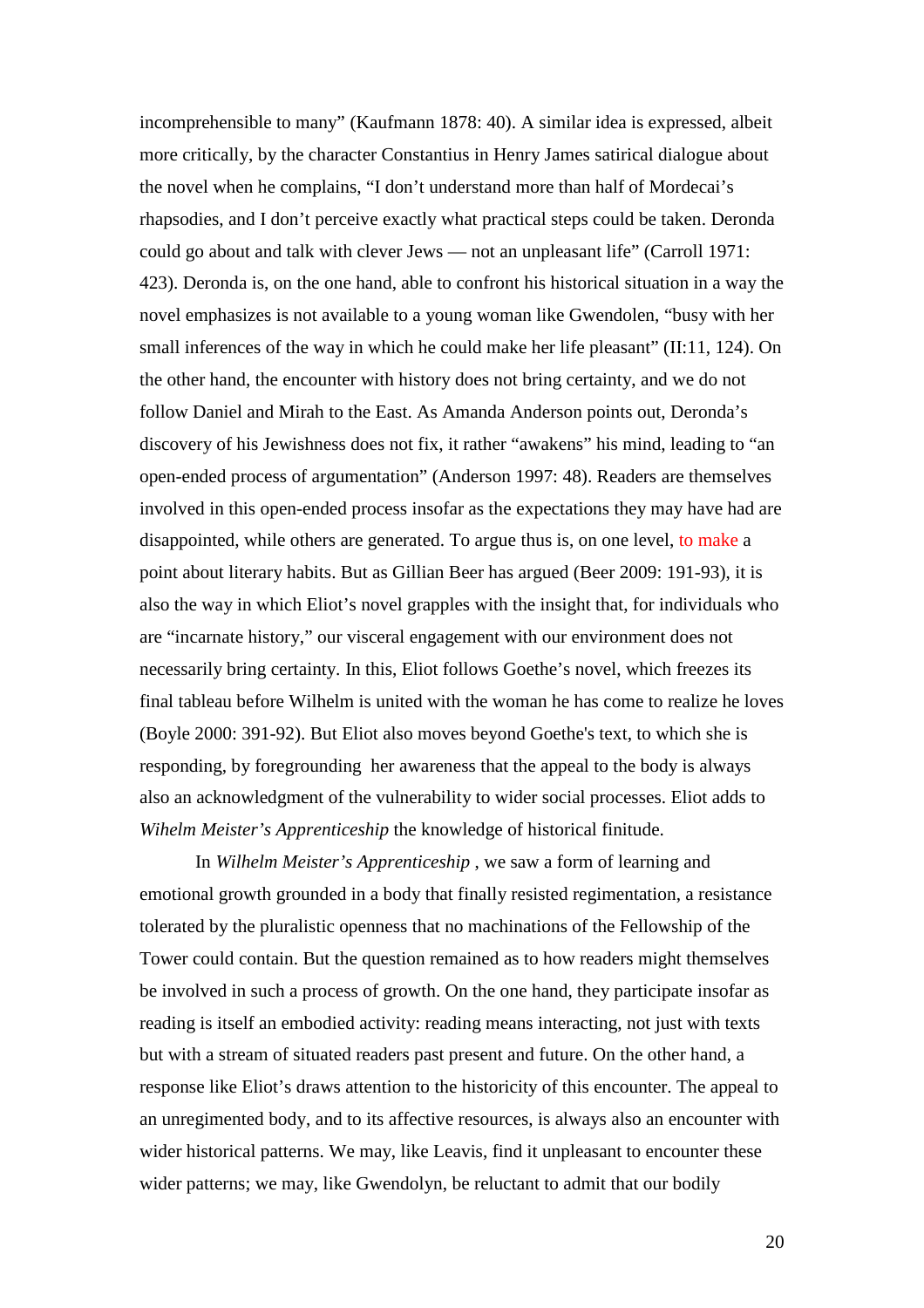experience is neither merely personal nor blandly universal. But one of Eliot's achievements is to demonstrate that it takes a visceral engagement to break our habits, and that it is through the body that we transform how we live our relation to ourselves, and indeed to others. We can't simply think about history. It must flood through us as a blush; something we cannot hide from ourselves or from others. Eliot's novel suggests the physical effort of this encounter, using words to mark the point at which we return to the bodily interactions: "[Gwendolen] could not finish. It was not that she was sobbing, but that the intense effort with which she spoke made her tremulous. The burthen of that difficult rectitude towards him was a weight her frame tottered under" (VIII:69, 806).

To conclude: my argument started with the question of what novels do. To begin answering it, we needed first to see what is really doing the work in the literary encounter. Following Goethe's own lead in his presentation of Felix and Mignon reading together, I suggested that the powerful somatic effects of reading are shaped and supported by the early sensuous and communicative interactions from which the habits of literacy develop. But if reading is always in some sense bodily, the skills we have learned may be used to constrain and manage affective interaction as much as to nurture it. The judgment as to whether we're promoting or prohibiting will always be made fallibly from inside the process of interacting itself. Goethe's novel, in its pluralism, challenges readers to take responsibility for their own embodied response. But Eliot suggests that our opportunities for engagement may already be limited in advance. Where Felix and Mignon can resist education, Gwendolen's horizons, as well as the tools at her disposal, are determined by the context in which she finds herself. Nevertheless, both she and Daniel, in their developing non-encounter, come to a sense of the wider concatenations in which they participated. One answer to the question of what novels do, therefore, is that they can involve the reader in a lived sense of their own involvement. But this isn't something that can be taken for granted. For Wilhelm, Daniel and Gwendolen alike, their progress is accompanied by an engagement with a range of cultural artefacts. But it is less the artefacts that make the difference than the willingness to feel answerable to someone, and to be honest with oneself when expectations are disappointed, or opportunities arise. The novels themselves can mobilize readers' bodies and offer a sense of our visceral participation in historical processes. But the feeling of being answerable and open to disappointment—or indeed to delight—is a skill we learn through the process of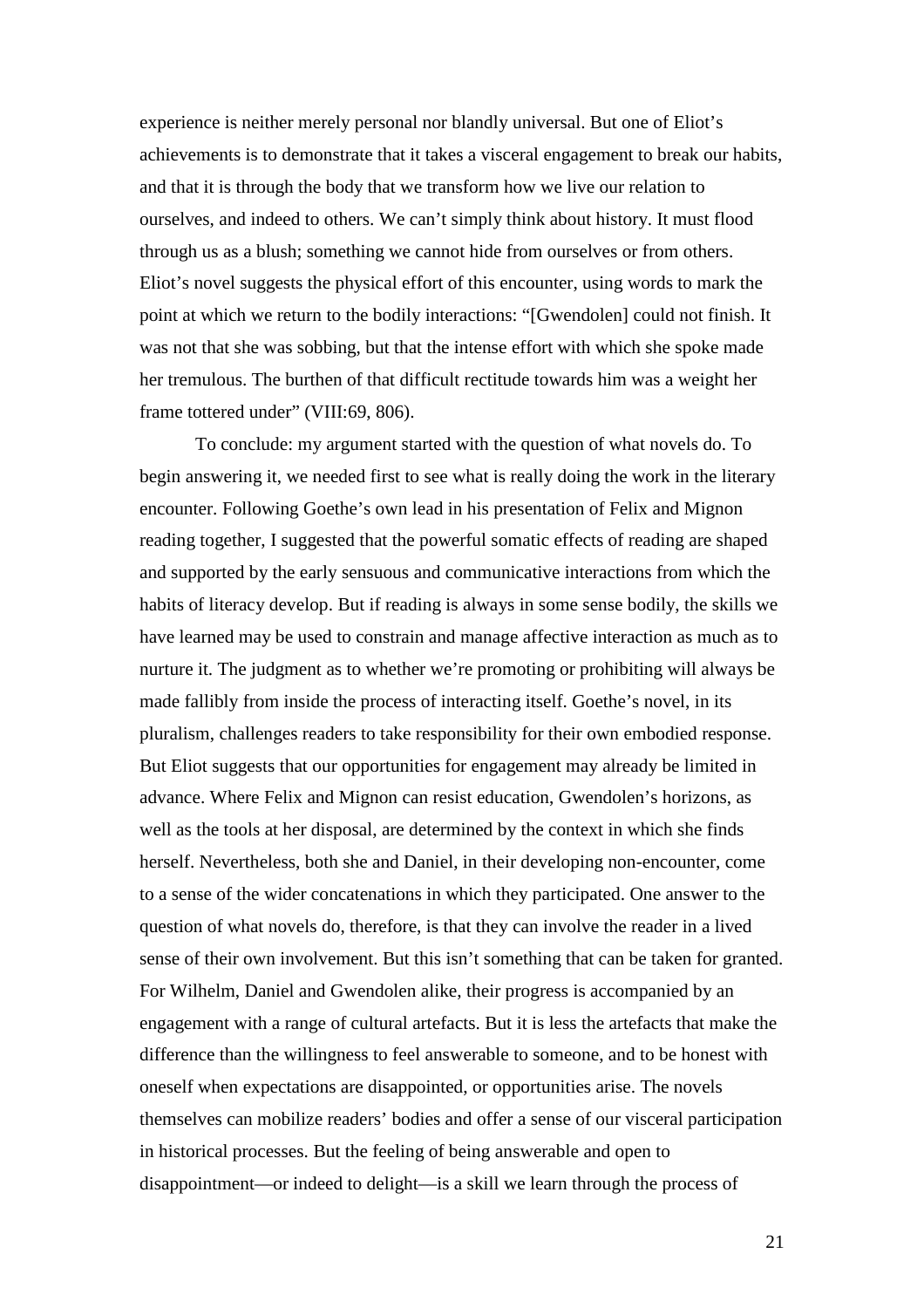reading with others: "Novels can't be left to do that work on their own" (Keen 2014: 24).

## **References**

Anderson, Amanda.

1997 "George Eliot and the Jewish Question," *The Yale Journal of Criticism* 10: 39-61.

## Appleyard, Joseph Albert

1991 *Becoming a Reader: The Experience of Fiction from Childhood to Adulthood* (Cambridge: Cambridge University Press).

## Bahr, Erhard, ed.

2000 *Johann Wolfgang Goethe: Wilhelm Meisters Lehrjahre* (Stuttgart, Reclam).

#### Beer, Gillian

2009 *Darwin's Plots: Evolutionary Narrative in Darwin, George Eliot, and Nineteenth-Century Fiction* (Cambridge: Cambridge University Press).

## Berg, Leila

1977 *Reading and Loving* (London: Routledge & Kegan Paul).

#### Boes, Tobias

2012 *Formative Fictions: Nationalism, Cosmopolitanism, and the 'Bildungsroman'* (Ithaca, NY: Cornell University Press).

## Boyle, Nicholas

2000 *Revolution and Renunciation* (Oxford: Clarendon Press).

## Caracciolo, Marco, and Thom Van Duuren

2015 "Changed by Literature? A Critical Review of Psychological Research on the Effects of Reading Fiction," *Interdisciplinary Literary Studies* 17: 517-39.

## Carroll, David, ed.

1971 *George Eliot: The Critical Heritage* (London: Routledge & Kegan Paul).

## Cave, Terence

2011 *Mignon's Afterlives: Crossing Cultures from Goethe to the Twenty-First Century* (Oxford: Oxford University Press).

#### Chase, Cynthia

1978 "The Decomposition of the Elephants: Double-Reading Daniel Deronda," *Publications of the Modern Language Association of America* 93.2: 215-27.

## Cova, Florian, and Fabrice Teroni

2016 "Is the paradox of fiction soluble in psychology?," *Philosophical Psychology* 29.6: 1-13.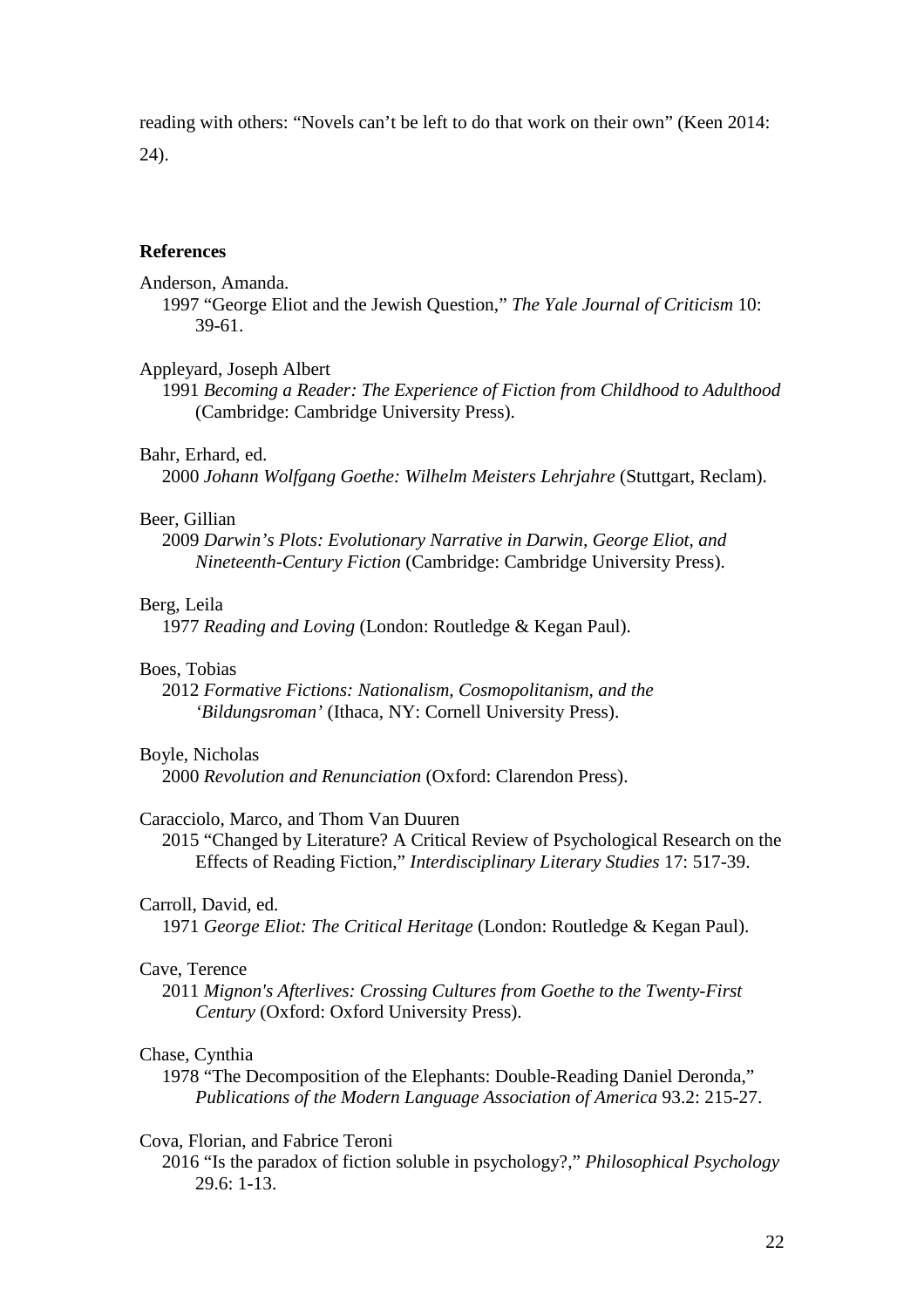de Vignemont, Frederique, and Tania Singer

2006 "The Empathic Brain: How, When, Why?," *Trends in Cognitive Sciences* 10: 435-41.

## Edmunds, Kathryn R.

1996 "'Ich bin gebildet genug… um zu lieben und zu trauern': Wilhelm Meister's Apprenticeship in Mourning," *The Germanic Review: Literature, Culture, Theory* 71: 83-100.

## Eliot, George.

1990 *Selected Essays, Poems and Other Writings* (London: Penguin).

1995 *Daniel Deronda*, edited by Terence Cave (London: Penguin).

## Gille, Klaus F, ed.

1979. *Goethes Wilhelm Meister: Zur Rezeptionsgeschichte der Lehr- und Wanderjahre* (Königstein: Athenäum).

## Goethe, Johann Wolfgang

1982 *Wilhelm Meisters Lehrjahre*, edited by Ehrhard Bahr (Stuttgart: Reclam).

1989 *Wilhelm Meister's Apprenticeship*, tranlsated and edited by Eric A. Blackall (Princeton: Princeton University Press).

## Kaufmann, David

1878 *George Eliot and Judaism: An Attempt to Appreciate 'Daniel Deronda'* (Edinburgh: William Blackwood and Sons).

## Keen, Suzanne

2007 *Empathy and the Novel* (Oxford: Oxford University Press).

2014 "Novel Readers and the Empathetic Angel of Our Nature," in *Rethinking Empathy through Literature*, edited by Meghan Marie Hammond and Sue J. Kim (Abingdon: Routledge).

#### Koopman, Eva Maria (Emy), and Frank Hakemulder

2015 "Effects of literature on empathy and self-reflection: A theoretical-empirical framework," *Journal of Literary Theory* 9: 79-111.

## Krimmer, Elisabeth

2004 "Mama's Baby, Papa's Maybe: Paternity and Bildung in Goethe's 'Wilhelm Meisters Lehrjahre,'" *German Quarterly* 77.3: 257-77.

#### Lave, Jean, and Etienne Wenger

- 1991 *Situated Learning: Legitimate Peripheral Participation* (Cambridge: Cambridge University Press).
- Leavis, Frank Raymond 1962 *The Great Tradition* (Harmondsworth: Penguin).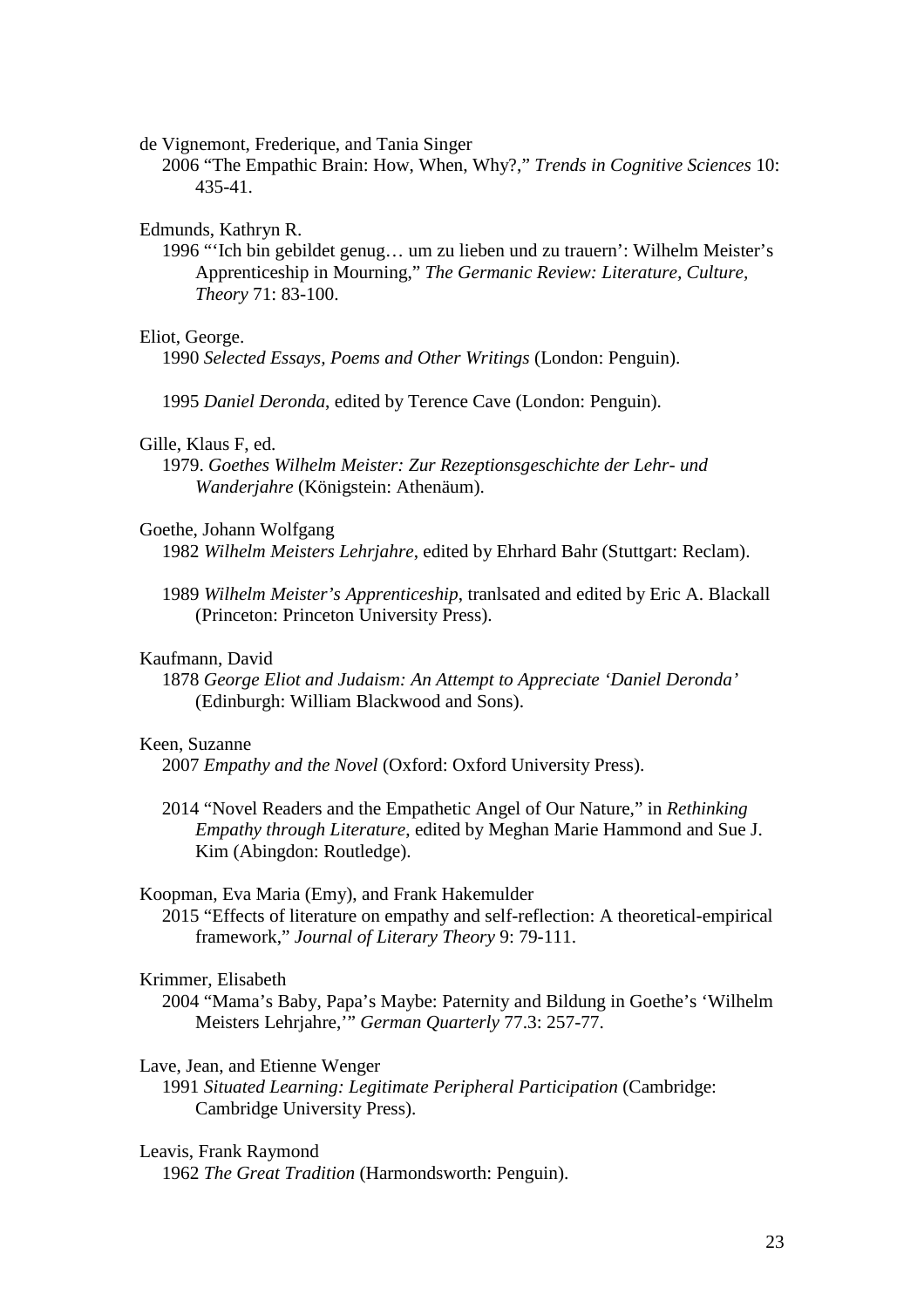Licata, Maria, Susanne Kristen, and Beate Sodian

2016 "Mother–Child Interaction as a Cradle of Theory of Mind: The Role of Maternal Emotional Availability," *Social Development* 25: 139-56.

## Matravers, Derek

2014 *Fiction and Narrative* (Oxford: Oxford University Press).

Meins, Elizabeth, Charles Fernyhough, Rachel Wainwright, Mani Das Gupta, Emma Fradley, and Michelle Tuckey

2002 "Maternal Mind–mindedness and Attachment Security as Predictors of Theory of Mind Understanding," *Child Development* 73: 1715-26.

## Moretti, Franco

2000 *The Way of the World: The Bildungsroman in European Culture* (London: Verso).

#### Morgenstern, Karl

2009 "On the Nature of the Bildungsroman," *PMLA* 124: 647-59.

## Newton, Ken M

1981 "Daniel Deronda and Circumcision," *Essays in Criticism* 31: 313-27.

#### Nietzsche, Friedrich

1988 *Zur Genealogie der Moral* (Munich: Deutscher Taschenbuch Verlag).

## Nikolajeva, Maria

2014 *Reading for Learning: Cognitive Approaches to Children's Literature* (Amsterdam: John Benjamins).

## Oatley, Keith

2011 *Such Stuff as Dreams: The Psychology of Fiction* (Chichester: Wiley Blackwell).

## Radford, Colin, and Michael Weston

1975 "How Can We Be Moved by the Fate of Anna Karenina?," *Proceedings of the Aristotelian Society, Supplementary Volumes* 49: 67-93.

## Rollo, Dolores, and Francesco Sulla

2016 "Maternal Talk in Cognitive Development: Relations between Psychological Lexicon, Semantic Development, Empathy, and Temperament," *Frontiers in Psychology* 7: Article 394, doi: 10.3389/fpsyg.2016.00394.

Schilbach, Leonhard, Bert Timmermans, Vasudevi Reddy, Alan Costall, Gary Bente, Tobias Schlicht, and Kai Vogeley

2013 "Toward a second-person neuroscience," *Behavioral and Brain Sciences*, 36: 393-414.

# Schulz, Gerhard, ed.

1981 *Novalis Werke* (Munic: Beck).